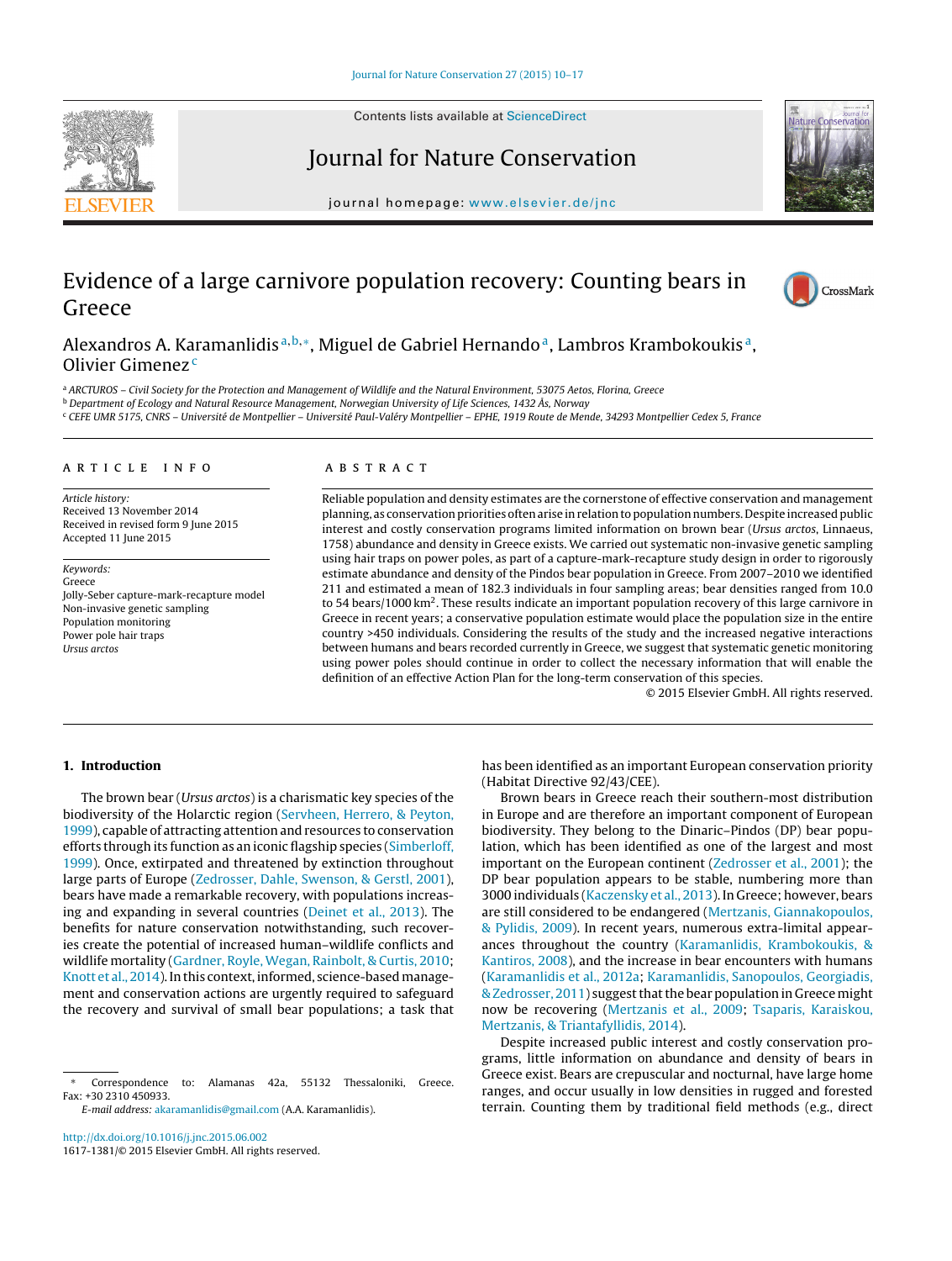observations, extrapolations of counts of mother with cubs of the year) might therefore be unreliable, expensive or sometimes even unfeasible ([Mace,](#page-7-0) [Minta,](#page-7-0) [Manley,](#page-7-0) [&](#page-7-0) [Aune,](#page-7-0) [1994\).](#page-7-0) Considering these difficulties, the current population estimate for bears in Greece, which is likely a combination of expert knowledge and observation counts ([Mertzanis](#page-7-0) et [al.,](#page-7-0) [2009\),](#page-7-0) might not accurately reflect actual population processes [\(Nichols](#page-7-0) & Williams, [2006\).](#page-7-0) The current lack of information on the abundance of bears in Greece however, sharply contradicts the need to evaluate management and conservation actions carried out so far and develop a long-term and effective management and conservation strategy for the species ([Ciucci](#page-6-0) [&](#page-6-0) [Boitani,](#page-6-0) [2008;](#page-6-0) [Mertzanis](#page-6-0) et [al.,](#page-6-0) [2009\).](#page-6-0)

Genetic methods play a pivotal role in bear conservation and cannot be neglected when developing effective conservation strategies and planning the long-term survival of threatened bear populations ([Swenson,](#page-7-0) [Taberlet,](#page-7-0) [&](#page-7-0) [Bellemain,](#page-7-0) [2011\).](#page-7-0) One of the most attractive applications of genetic methods, commonly used now by management agencies [\(McCall](#page-7-0) et [al.,](#page-7-0) [2013\)](#page-7-0) because it is considered more effective than traditional field methods [\(Garshelis,](#page-6-0) [2006\),](#page-6-0) is the possibility of estimating the number of free-ranging individuals [\(Kohn](#page-6-0) et [al.,](#page-6-0) [1999\).](#page-6-0) Coupled with non-invasive genetic sampling (NGS), which is ideal for studying endangered populations, as it precludes the unnecessary capture of individuals, and capture-mark-recapture (CMR) methods, genetic studies have been successfully deployed to obtain bear abundance and density estimates for large [\(McCall](#page-7-0) et [al.,](#page-7-0) [2013\)](#page-7-0) and small study areas, with irregular sampling designs and small population sizes [i.e., <100 individuals [\(Gardner,](#page-6-0) [Royle,](#page-6-0) [&](#page-6-0) [Wegan,](#page-6-0) [2009;](#page-6-0) [Gervasi,](#page-6-0) [Ciucci,](#page-6-0) [Boulanger,](#page-6-0) [Randi,](#page-6-0) [&](#page-6-0) [Boitani,](#page-6-0) [2012;](#page-6-0) [Latham,](#page-7-0) [Stetz,](#page-7-0) [Seryodkin,](#page-7-0) [Miquelle,](#page-7-0) [&](#page-7-0) [Gibeau,](#page-7-0) [2012;](#page-7-0) [Obbard,](#page-7-0) [Howe,](#page-7-0) [&](#page-7-0) [Kyle,](#page-7-0) [2010\)\]](#page-7-0).

The goal of this study was to apply non-invasive genetic sampling as part of a CMR study design in order to rigorously estimate bear abundance and density in Greece. Based on our results we identify research and management priorities for the effective conservation of U. arctos in the country.

#### 1.1. Study area

Brown bears in Greece occur in two separate populations in the Pindos Mountains in the western and in the Rodopi Mountains in the eastern part of the country [\(Fig.](#page-2-0) 1A); the Pindos bear population is stable or locally increasing and is estimated to number approximately 190–230 individuals [\(Mertzanis](#page-7-0) et [al.,](#page-7-0) [2009\).](#page-7-0) The study was carried out in the approximately 250 km-long Pindos mountain range ([Fig.](#page-2-0) 1B). The study area forms a mosaic of elevations and habitats; elevations range from a couple of hundred meters above sea level (a.s.l.) up to the peak of Mount Smolikas at 2637 m a.s.l. Intensity of human activity ranges from areas with low human presence to major cities with populations >50000.

# **2. Methods**

Genetic sampling was based on the ubiquitous marking and rubbing behaviour of bears [\(Green](#page-6-0) [&](#page-6-0) [Mattson,](#page-6-0) [2003\)](#page-6-0) on wooden poles of the telephone and electricity network (hereafter power poles) in Greece [\(Karamanlidis,](#page-6-0) [Youlatos,](#page-6-0) [Sgardelis,](#page-6-0) [&](#page-6-0) [Scouras,](#page-6-0) [2007\).](#page-6-0) In the preparatory phase ofthe study (2002–2006) we inspected and evaluated the suitability of 4147 power poles as non-invasive genetic sampling stations according to predefined criteria ([Karamanlidis,](#page-6-0) [2008\);](#page-6-0) then we conducted a pilot study that confirmed the suitability of power poles for the non-invasive genetic monitoring of brown bears ([Karamanlidis](#page-6-0) et [al.,](#page-6-0) [2010\).](#page-6-0)

For this study we selected 171 of the most suitable power poles and placed barbed-wire hair traps ([Kendall](#page-6-0) [&](#page-6-0) [McKelvey,](#page-6-0) [2008\)](#page-6-0) on them, thus creating four sampling areas [i.e., Vitsi–Varnoundas (VV), and Northern (NP), Central (CP) and Southern Pindos (SP) [\(Fig.](#page-2-0) 1C, [Table](#page-2-0) 1)]. We selected location and size of the sampling areas so as to cover the maximum of the core range of brown bears in the Pindos mountain range; sampling areas were separated either by distance or/and geo-morphological features and human infrastructure. Sampling areas were established only within the core range of brown bears because of the difficulty to count bears in the periphery of the range of expanding brown bear populations [\(Swenson,](#page-7-0) [Sandegren,](#page-7-0) [&](#page-7-0) [Soderberg,](#page-7-0) [1998\).](#page-7-0) We calculated the size of the sampling areas by drawing a buffer zone of 5.86 km around the minimum convex polygon (MCP) defined by the outermost sampling stations in each study area; 5.86 km was the mean distance between all the individual bear recaptures recorded during the study. We carried out systematic sampling efforts in all four sampling areas during three 12-month sampling sessions (i.e., October 2007–September 2010), when poles were inspected and hair samples were collected monthly.

Each tuft of hairs on a set of barbs was considered a sample; hair samples were collected without contact to human skin, were placed in uniquely numbered paper envelopes labelled with the location and date of collection and then stored at room temperature in zip-lock bags with silica gel [\(Roon,](#page-7-0) [Waits,](#page-7-0) [&](#page-7-0) [Kendall,](#page-7-0) [2003\)](#page-7-0) until being analysed by Wildlife Genetics International (Nelson, British Columbia, Canada). DNA was extracted using the DNeasy blood & tissue kits (QIAGEN, Hilden, Germany), following the manufacturer's instructions. We did not attempt to extract DNA from hair samples with no guard hair or <5 underfur hairs.

To determine individual identity each sample was genotyped at the microsatellite loci G1D, G10J, G10L [\(Paetkau,](#page-7-0) [Shields,](#page-7-0) [&](#page-7-0) [Strobeck,](#page-7-0) [1998;](#page-7-0) [Paetkau](#page-7-0) [&](#page-7-0) [Strobeck,](#page-7-0) [1994\),](#page-7-0) G10C, G10P ([Paetkau,](#page-7-0) [Calvert,](#page-7-0) [Stirling,](#page-7-0) [&](#page-7-0) [Strobeck,](#page-7-0) [1995\),](#page-7-0) MU51 and MU59 [\(Taberlet](#page-7-0) et [al.,](#page-7-0) [1997\).](#page-7-0) Gender identification was established through the analysis of the amelogenin gene [\(Ennis](#page-6-0) [&](#page-6-0) [Gallagher,](#page-6-0) [1994\).](#page-6-0) Up to 10 additional loci were analysed for  $\geq$ 1 sample from each individual to enable more detailed population genetic analyses. These extended genotypes were used to confirm differences between individuals with similar 7-locus genotypes.

Thermal cycling was performed using a MJ Research PTC100 thermocycler with 96 well 'gold' blocks (MJ Research Inc., St. Bruno, Quebec, Canada). Polymerase chain reaction (PCR) buffers and conditions were used according to [Paetkau](#page-7-0) et [al.](#page-7-0) [\(1998\),](#page-7-0) except that markers were not co-amplified, because co-amplification may reduce the success rates for hair samples (D. Paetkau, Wildlife Genetics International, pers. Comm., 2008). Two mM MgCl2 was used for allmarkers except G10J(1.8 mM).An automated sequencer (ABI 310) was used, and genotypes were determined using ABI Genescan and Genotyper version 2.1 software (PerkinElmer-Applied Biosystems, Foster City, California, USA). The sizing of the PCR products was performed using capillary electrophoresis.

Mixed samples (samples with hair from >1 bear) were reliably identified by evidence of  $>3$  alleles at  $>1$  locus ([Roon,](#page-7-0) [Thomas,](#page-7-0) [Kendall,](#page-7-0) [&](#page-7-0) [Waits,](#page-7-0) [2005\).](#page-7-0) To minimize genotyping errors in the final data set, low-quality and putatively mixed samples were excluded from further analyses [\(Paetkau,](#page-7-0) [2003\).](#page-7-0) Genotypes were replicated for all:  $(1)$  individuals identified in one sample,  $(2)$  pairs of individuals that differed at only 1 or 2 loci(1- and 2-mismatch pairs) and (3) pairs of individuals that differed at 3 loci when  $\geq$  1 locus was consistent with allelic dropout. Tests for allelic dropout, presence of null alleles, and scoring errors caused by stutter peaks were performed with Micro-Checker version 2.2.3 ([Van](#page-7-0) [Oosterhout,](#page-7-0) [Hutchinson,](#page-7-0) [Wills,](#page-7-0) [&](#page-7-0) [Shipley,](#page-7-0) [2004\).](#page-7-0) We used the observed number of alleles (A) and expected heterozygosity  $(H_e)$  to express genetic variation in our population. We calculated the probability of identity  $(P_{\text{ID}})$  and of siblings ( $P_{\text{SIB}}$ ) to describe the power of our markers to identify individuals ([Waits,](#page-7-0) [Luikart,](#page-7-0) [&](#page-7-0) [Taberlet,](#page-7-0) [2001\)](#page-7-0) using the software GIMLET version 1.3.2 [\(Valière,](#page-7-0) [2002\).](#page-7-0) To allow for the possibility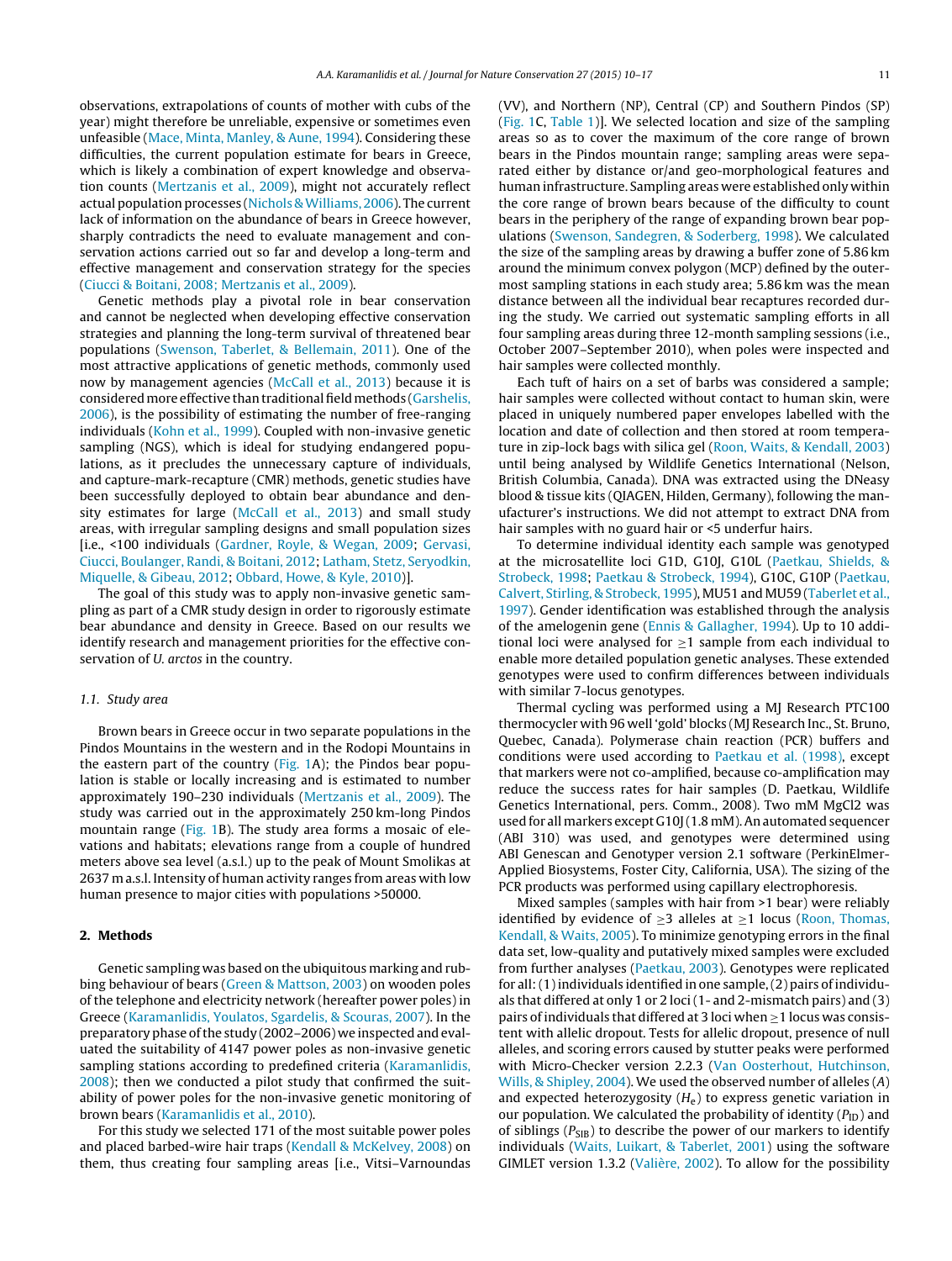<span id="page-2-0"></span>

**Fig. 1.** (A) Map of south eastern Europe. The shaded areas indicate the approximate geographic range of brown bears in the region. (B) Geophysical map of Greece indicating the location of the study area. (C) Map of Greece indicating the location of four sampling areas for the non-invasive collection of genetic samples (2007–2010). (D) The inset photograph shows an adult female brown bear with her cubs rubbing on a power pole.

#### **Table 1**

Summary information of four sampling areas for the non-invasive collection of genetic samples from brown bears in Greece (2007–2010).

| Sampling area    | Location               | Sampling area size $(km2)$ | Sampling stations $(N)$ | Inter-pole distance (km) |
|------------------|------------------------|----------------------------|-------------------------|--------------------------|
| Vitsi-Varnoundas | N: 40.6935, E: 21.3192 | 1270.39                    | 40                      | $15.25 + 7.81$           |
| Northern Pindos  | N: 40.3707, E: 21.0907 | 1066.22                    | 45                      | $13.20 + 6.46$           |
| Central Pindos   | N: 39.9197. E: 21.4054 | 999.72                     | 47                      | $12.52 \pm 6.18$         |
| Southern Pindos  | N: 39.6305, E: 21.3711 | 954.33                     | 39                      | $12.02 \pm 6.14$         |
| Total            |                        | 4290.66                    | 171                     | $13.20 \pm 6.73$         |

#### **Table 2**

Summary information of efforts at four sampling areas in Greece (2007–2010) for the non-invasive collection of brown bear hair samples.

| Sampling area    | <b>Visits</b> | Hair samples<br>collected | Females<br>identified | Males<br>identified | Total N<br>identified | N of animals<br>recaptured | Mean distance between<br>recaptures (km) |
|------------------|---------------|---------------------------|-----------------------|---------------------|-----------------------|----------------------------|------------------------------------------|
| Vitsi-Varnoundas | 1115          | 215                       | 13                    | 39                  | 52                    | 28                         | $1.99 \pm 2.64$                          |
| Northern Pindos  | 1146          | 295                       | 26                    | 51                  | 77                    | 29                         | $2.68 + 3.45$                            |
| Central Pindos   | 1220          | 249                       | 19                    | 42                  | 61                    | 33                         | $2.27 \pm 2.86$                          |
| Southern Pindos  | 941           | 101                       |                       | 18                  | 21                    | 12                         | $3.85 \pm 3.34$                          |
| Total            | 4422          | 860                       | 61                    | 150                 | 211                   | 102                        | $2.51 \pm 3.10$                          |

of mismatches caused by genotyping error, we also looked for the pairs of genotypes that were matched at all but 1, 2, and 3 loci (1- MM, 2-MM, and 3-MM pairs) using the program GenAlEx 6 [\(Peakall](#page-7-0) [&](#page-7-0) [Smouse,](#page-7-0) [2006\).](#page-7-0)

To estimate population sizes, including dependent young, we used the Jolly–Seber (JS) CMR modelling framework that allows accounting for detectability less than one and dealing with open populations, i.e., systems in which births and deaths occur ([Jolly,](#page-6-0) [1965;](#page-6-0) [Seber,](#page-6-0) [1965\).](#page-6-0) JS models provide estimates of abundance, probabilities of survival, detection and recruitment(sensu [Schwarz](#page-7-0) [&](#page-7-0) [Arnason,](#page-7-0) [1996\)](#page-7-0) i.e., the probability that an animal from the hypothetical super-population would enter the population on a particular time interval. We analyzed each of the four regions separately and obtained estimates of the female, male and total population sizes. We considered time and sex effects as possibly explaining environmental and individual variation in these demographic rates, entering in an additive or interactive way in the model, which led to a total of 125 candidate models. To select

among these models, we used the Akaike's information criterion corrected for small sample size (AICc)[\(Burnham](#page-6-0) [&](#page-6-0) [Anderson,](#page-6-0) [2002\)](#page-6-0) and used changes in AICc values (  $\Delta$ AICc) to compare model support with reference to the model best supported by the data. To properly account for model uncertainty, annual abundance estimates were obtained by model averaging in which each model con-tributed to the final estimate according to its AICc weight ([Burnham](#page-6-0) [&](#page-6-0) [Anderson,](#page-6-0) [2002\).](#page-6-0) The analyses were performed using POPAN [\(Arnason](#page-6-0) [&](#page-6-0) [Schwarz,](#page-6-0) [1995\)](#page-6-0) available in MARK ([White](#page-7-0) [&](#page-7-0) [Burnham,](#page-7-0) [1999\)](#page-7-0) that was called from R ([R](#page-7-0) [Development](#page-7-0) [Core](#page-7-0) [Team,](#page-7-0) [2011\)](#page-7-0) with package RMark ([Laake](#page-7-0) [&](#page-7-0) [Rexstad,](#page-7-0) [2008\).](#page-7-0)

We tested the validity of important assumptions underlying the safe use of the JS model, such as the presence of transient individuals or an effect of trapping, using standard goodness-of-fit tests [\(Pradel,](#page-7-0) [Gimenez,](#page-7-0) [&](#page-7-0) [Lebreton,](#page-7-0) [2005\)](#page-7-0) as implemented in program U-CARE [\(Choquet,](#page-6-0) [Lebreton,](#page-6-0) [Gimenez,](#page-6-0) [Reboulet,](#page-6-0) [&](#page-6-0) [Pradel,](#page-6-0) [2009\).](#page-6-0) Although, we considered a potential effect of sex on the detection probability, other sources of individual heterogeneity might had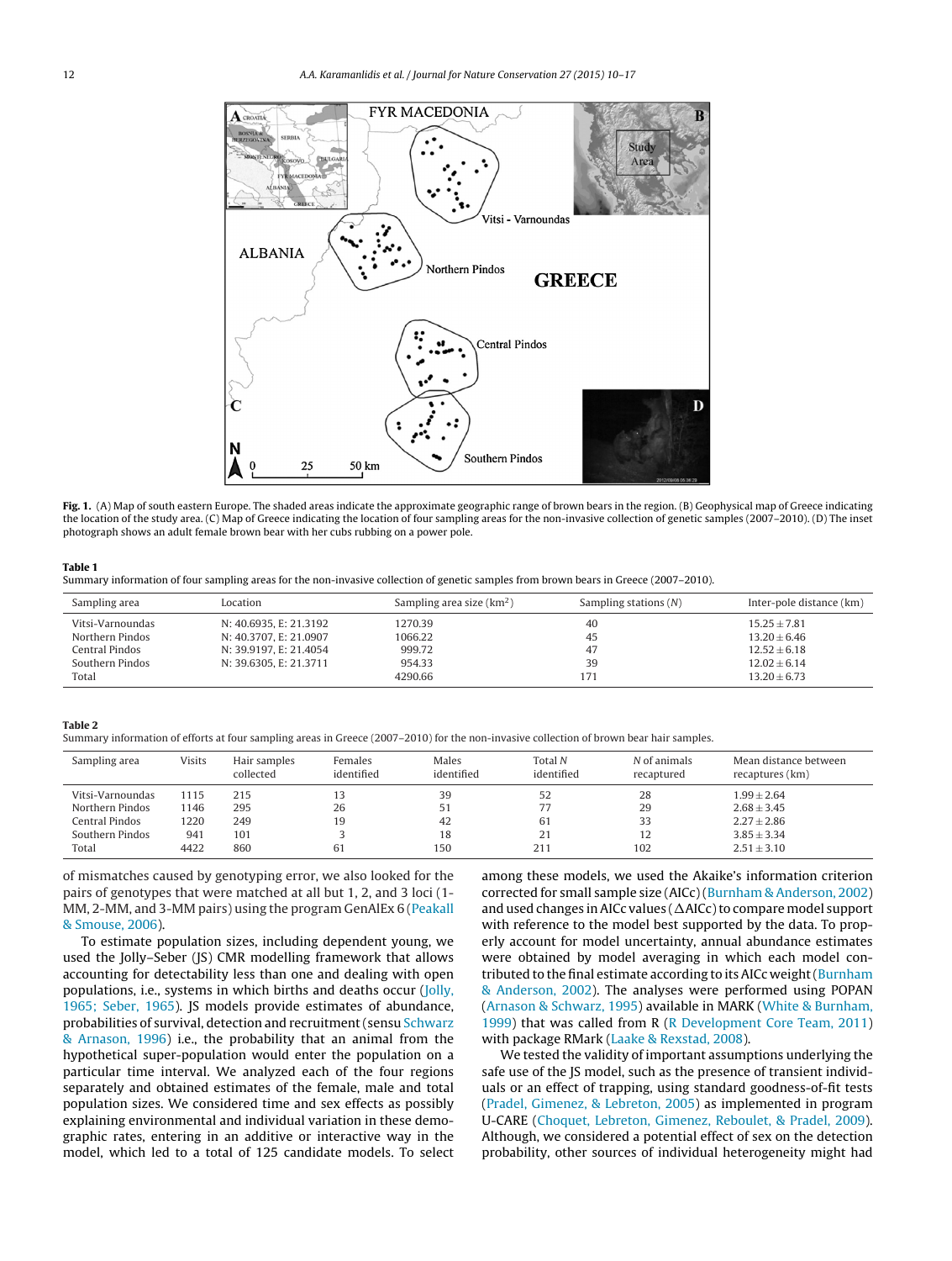gone undetected in the present analysis, which could have led to severe bias in abundance estimates (e.g., [Cubaynes](#page-6-0) et [al.,](#page-6-0) [2010\).](#page-6-0) This for example could have been the case with individuals that were more active than others at the proximity of power poles, hence making them more capturable. To assess whether some individual heterogeneity was present besides gender effects, we compared for each of the four study areas the model best supported by the data to its counterpart, incorporating heterogeneity in the detection prob-ability. To do so, we considered finite-mixture JS models ([Pledger,](#page-7-0) [Pollock,](#page-7-0) [&](#page-7-0) [Norris,](#page-7-0) 2010) that extend standard JS models by assuming that the animals come from different classes of detection, although we do not know which class each individual is from. Heterogeneous JS models were fitted using the R package 'hetage' that is available from [http://homepages.ecs.vuw.ac.nz/](http://homepages.ecs.vuw.ac.nz/~shirley/)∼[shirley](http://homepages.ecs.vuw.ac.nz/~shirley/)/. To compare homogeneous and heterogeneous models, we resorted to a likelihood ratio test that was distributed under the null hypothesis of homogeneous detection probabilities as a 50:50 mixture of chi-square distributions with 0 and 1 degrees of freedom [\(Self](#page-7-0) [&](#page-7-0) [Liang,](#page-7-0) [1987;](#page-7-0) [Gimenez](#page-7-0) [&](#page-7-0) [Choquet,](#page-7-0) [2010\).](#page-7-0) Note that, to get the P-value of this test, using the mixture corresponds to halving the Pvalue fromusing the standard chi-square distribution with 1 degree of freedom.

We calculated bear density by dividing the mean population estimate over the three sampling years with the size of each sampling area respectively [\(Table](#page-2-0) 1). Less than 3% of the study areas were not suitable habitat for bears (e.g., lakes, rivers and human settlements); therefore we retained these areas in the sampled area and density calculations.

# **3. Results**

# 3.1. Sampling effort

From 2007–2010, we conducted 4422 inspections to the 171 sampling sites and collected 860 hair samples ([Table](#page-2-0) 2). We collected bear hair at 92.25% of all traps (i.e., VV: 95%; NP: 100%; CP: 95%; SP: 79%) during 25.75% of all inspections (i.e., VV: 30%; NP: 34%; CP: 26%; SP: 13%).

#### 3.2. Genotypic success, marker power, and quality control

Of the 860 samples, we excluded 250 (29%) from the analysis due to insufficient genetic material (i.e., hair without follicles). Of the 610 samples that we attempted to analyze, 11 (1.8%) appeared to contain DNA from >1 individual, and 154 samples (25%) failed the DNA extraction process. From the remaining 445 samples (64% of total collected) 211 individuals were identified (61F, 151 M), from which 102 individuals were recaptured  $\geq$ 2 times [\(Table](#page-2-0) 2). From the 211 individuals identified, 206 individuals (98%) produced complete 7-locus genotypes plus gender assignment.

Mean observed heterozygosity across the 7 markers used to identify individuals was 0.70 (Table 3). The probability that 2 randomly drawn, unrelated individuals would share the same genotype  $(P_{\text{ID}})$  was 0.0000005, and the probability that full siblings would have identical genotypes ( $P_{\text{SIB}}$ ) was 0.002 (Table 3). Based on the observed distribution of genotype similarity for the 7 loci used for individual identifications, we predicted that no pair of matching genotypes could exist within our dataset. Of the 211 individuals present in our analysis,  $91\%$  had  $\geq 10$ -locus genotypes and, when all available loci were considered, all individual bears differed at  $\geq$ 3 loci.

## 3.3. Abundance and density estimation

The standard assumptions of the JS model were valid as showed by the goodness-of-fit tests that were non-significant for all

regions (VV  $\chi_3^2$  = 2.45, p-value = 0.49; NP  $\chi_4^2$  = 3.58, p-value = 0.47; CP  $\chi^2$  = 0.47, p-value = 0.99; SP  $\chi^2$  = 0.71, p-value = 0.70). Model selection showed contrasted effects between regions (Table 4). There was substantial uncertainty regarding the best model to

#### **Table 3**

Variability of microsatellite markers used to determine individual identity of brown bears in Greece, 2007–2010.

| Marker                                          | $H_{\rm E}$ <sup>a</sup> | $H_0$ | A    | $P_{\text{ID}}$ | $P_{\text{SIB}}$ |
|-------------------------------------------------|--------------------------|-------|------|-----------------|------------------|
| G <sub>1</sub> D                                | 0.78                     | 0.80  | 6    | 0.08            | 0.37             |
| <b>MU59</b>                                     | 0.78                     | 0.76  | 8    | 0.07            | 0.38             |
| G10C                                            | 0.76                     | 0.76  | 6    | 0.09            | 0.39             |
| G <sub>10</sub> P                               | 0.75                     | 0.67  | 9    | 0.10            | 0.40             |
| G10I                                            | 0.70                     | 0.77  | 6    | 0.14            | 0.43             |
| G <sub>10</sub> L                               | 0.57                     | 0.55  | 5    | 0.23            | 0.52             |
| MU51                                            | 0.55                     | 0.57  | 5    | 0.24            | 0.53             |
| $\overline{\phantom{a}}$<br>$\boldsymbol{\chi}$ | 0.70                     | 0.70  | 6.42 |                 |                  |
| Overall probability of identity                 |                          |       |      | 5.299e-07       | 0.002            |

<sup>a</sup>  $H_F$  = expected heterozygosity;  $H_O$  = observed heterozygosity; A = number of alleles;  $P_{\text{ID}}$  = probability of identity;  $P_{\text{SIB}}$  = probability of identity among siblings.

#### **Table 4**

Model selection results from CMR analysis of brown bear populations in Greece using the Jolly–Seber modelling framework. For each of the four sampling areas, the Akaike's information criterion value corrected for small sample sizes (AICc), the difference in AICc value between the ith model and the model with the lowest AICc value ( $\Delta$ AICc) are presented. The models best supported by the data had  $\Delta$ AICc < 2. Constant (.), sex (s) and time (t) effects were considered on survival ( $\phi$ ), detection (p) and entry (b) probabilities either as main effect, in an additive (+) or in interactive  $(x)$  fashion. For each of the four regions, only the 10 top ranked models are displayed although 125 models were originally fitted to the data.

| Sampling area         | Model                      | k              | AICc   | $\triangle$ AICc |
|-----------------------|----------------------------|----------------|--------|------------------|
| Vitsi-Varnoundas      | $\phi(.)$ $p(s)$ $b(.)$    | 5              | 95.17  | 0.00             |
|                       | $\phi(s+t) p(.)b(s)$       | 7              | 96.49  | 1.34             |
|                       | $\phi(s)$ p(.) b(s)        | 6              | 97.51  | 2.36             |
|                       | $\varphi(t)$ p(s) b(.)     | 6              | 97.51  | 2.37             |
|                       | $\phi(.)$ $p(s)$ $b(s)$    | 6              | 97.54  | 2.39             |
|                       | $\phi(.)$ $p(s)$ $b(t)$    | 6              | 97.57  | 2.42             |
|                       | $\phi(s)$ p(s) b(.)        | 6              | 97.58  | 2.43             |
|                       | $\phi(s)$ p(.) b(.)        | 5              | 97.91  | 2.76             |
|                       | $\phi(s+t) p(.)b(.)$       | 6              | 98.26  | 3.12             |
|                       | $\varphi(.)$ $p(.)$ $b(s)$ | 5              | 98.37  | 3.22             |
| Northern Pindos       | $\phi(s+t) p(.) b(s+t)$    | 7              | 126.03 | 0.00             |
|                       | $\phi(s) p(.) b(s+t)$      | 8              | 126.19 | 0.16             |
|                       | $\phi(s+t) p(s) b(s+t)$    | 8              | 127.97 | 1.94             |
|                       | $\phi(s) p(t) b(s+t)$      | 11             | 128.02 | 2.00             |
|                       | $\phi(s) p(s) b(s+t)$      | 10             | 128.47 | 2.48             |
|                       | $\phi(s+t) p(.) b(t)$      | 11             | 128.67 | 2.64             |
|                       | $\phi(s) p(.) b(t)$        | 8              | 128.82 | 2.79             |
|                       | $\phi(s) p(t) b(t)$        | 9              | 129.09 | 3.06             |
|                       | $\phi(s) p(t) b(s)$        | 9              | 129.41 | 3.38             |
|                       | $\phi(s+t) p(t) b(s+t)$    | 9              | 129.95 | 3.92             |
| <b>Central Pindos</b> | $\phi(s)$ p(.) b(.)        | 8              | 143.03 | 0.00             |
|                       | $\phi(s) p(.) b(t)$        | 8              | 143.64 | 0.61             |
|                       | $\phi(.)$ $p(s)$ $b(.)$    | 9              | 143.77 | 0.74             |
|                       | $\phi(s+t) p(.) b(.)$      | 7              | 144.56 | 1.54             |
|                       | $\phi(.)$ p(.) b(.)        | 10             | 144.73 | 1.71             |
|                       | $\phi(s)$ p(.) b(s)        | $\overline{9}$ | 144.75 | 1.72             |
|                       | $\phi(s+t) p(.) b(t)$      | 7              | 144.76 | 1.73             |
|                       | $\phi(s) p(.) b(s+t)$      | 10             | 144.82 | 1.79             |
|                       | $\varphi(.)$ $p(s)$ $b(t)$ | 8              | 144.82 | 1.79             |
|                       | $\phi(s)$ p(s) b(.)        | 11             | 144.83 | 1.80             |
| Southern Pindos       | $\phi(.)$ p(.) b(.)        | 4              | 55.05  | 0.00             |
|                       | $\phi(s)$ p(.) b(.)        | 5              | 55.14  | 0.09             |
|                       | $\varphi(.)$ $p(s)$ $b(.)$ | 6              | 57.84  | 2.78             |
|                       | $\varphi(t)$ p(.) b(.)     | 7              | 57.96  | 2.91             |
|                       | $\varphi(.)$ $p(.)$ $b(s)$ | 5              | 57.98  | 2.93             |
|                       | $\phi(s)$ p(s) b(.)        | 6              | 58.00  | 2.95             |
|                       | $\phi(.)$ $p(.)$ $b(t)$    | 6              | 58.04  | 2.99             |
|                       | $\phi(s+t) p(.) b(.)$      | 5              | 58.28  | 3.23             |
|                       | $\phi(s) p(.) b(s)$        | 8              | 58.39  | 3.34             |
|                       | $\phi(s)$ p(.) $b(t)$      | 6              | 58.41  | 3.36             |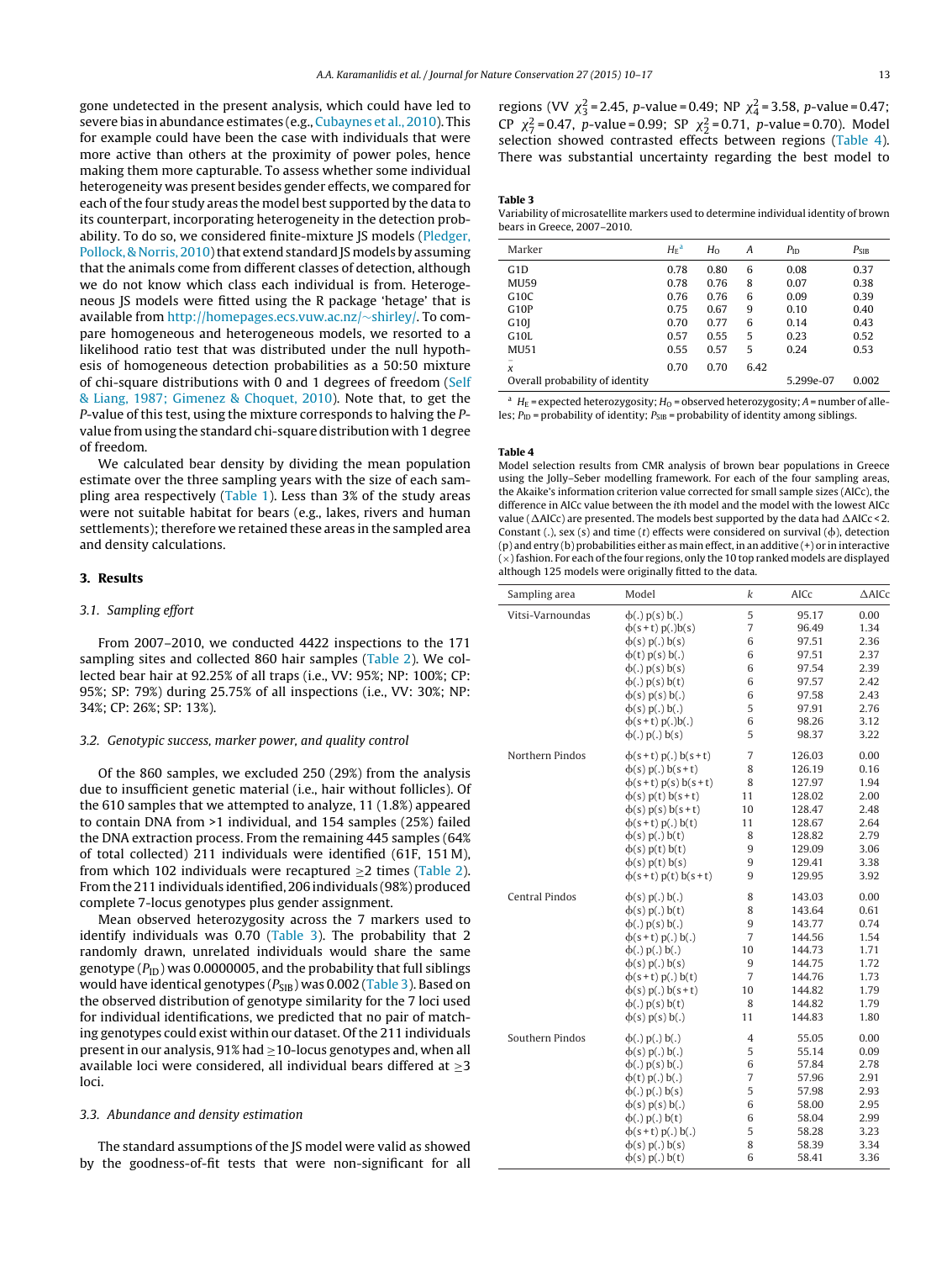# <span id="page-4-0"></span>**Table 5**

Abundance estimates from CMR analysis of brown bear populations in Greece using the JS modelling framework. For each of the four sampling areas the time and sex-specific population size estimate, as well as the lower (LCL) and upper (UCL) confidence limits of the 95% confidence interval obtained from model averaging are presented.

| Sampling area         | Sex    | Estimate   |            |            |             |
|-----------------------|--------|------------|------------|------------|-------------|
|                       |        |            | $2007 - 8$ | $2008 - 9$ | $2009 - 10$ |
| Vitsi-Varnoundas      | Female | Value      | 18.7       | 22.4       | 21.4        |
|                       |        | <b>LCL</b> | 4.9        | 7.1        | 5.2         |
|                       |        | <b>UCL</b> | 71.1       | 70.8       | 88.3        |
|                       | Male   | Value      | 43.0       | 47.4       | 50.8        |
|                       |        | <b>LCL</b> | 12.4       | 15.1       | 15.6        |
|                       |        | <b>UCL</b> | 148.7      | 148.6      | 165.2       |
|                       | Pooled | Value      | 61.7       | 69.8       | 72.2        |
|                       |        | <b>LCL</b> | 19.7       | 24.7       | 23.6        |
|                       |        | <b>UCL</b> | 193.0      | 197.6      | 220.6       |
| Northern Pindos       | Female | Value      | 16.9       | 19.7       | 4.0         |
|                       |        | <b>LCL</b> | 8.7        | 10.1       | 0.7         |
|                       |        | <b>UCL</b> | 32.8       | 38.5       | 24.5        |
|                       | Male   | Value      | 44.9       | 46.5       | 27.7        |
|                       |        | <b>LCL</b> | 20.6       | 26.7       | 9.1         |
|                       |        | <b>UCL</b> | 97.7       | 81.3       | 84.6        |
|                       | Pooled | Value      | 61.8       | 66.3       | 31.8        |
|                       |        | <b>LCL</b> | 31.1       | 38.7       | 9.9         |
|                       |        | <b>UCL</b> | 122.8      | 113.6      | 102.1       |
| <b>Central Pindos</b> | Female | Value      | 22.2       | 14.5       | 11.4        |
|                       |        | <b>LCL</b> | 12.3       | 6.5        | 3.5         |
|                       |        | <b>UCL</b> | 40.1       | 32.4       | 37.2        |
|                       | Male   | Value      | 41.9       | 34.2       | 28.7        |
|                       |        | <b>LCL</b> | 26.4       | 21.2       | 13.9        |
|                       |        | <b>UCL</b> | 66.6       | 55.0       | 58.9        |
|                       | Pooled | Value      | 64.1       | 48.6       | 40.1        |
|                       |        | <b>LCL</b> | 39.1       | 28.9       | 18.1        |
|                       |        | <b>UCL</b> | 105.0      | 81.9       | 88.6        |
| Southern Pindos       | Female | Value      | 2.1        | 1.0        | 0.9         |
|                       |        | <b>LCL</b> | 0.7        | 0.2        | 0.2         |
|                       |        | <b>UCL</b> | 6.0        | 4.8        | 3.8         |
|                       | Male   | Value      | 11.6       | 8.2        | 7.0         |
|                       |        | <b>LCL</b> | 7.6        | 5.4        | 3.8         |
|                       |        | <b>UCL</b> | 17.5       | 12.7       | 12.1        |
|                       | Pooled | Value      | 13.6       | 9.3        | 7.7         |
|                       |        | <b>LCL</b> | 8.3        | 5.5        | 4.1         |
|                       |        | <b>UCL</b> | 22.3       | 15.6       | 14.4        |

select for all regions, with several models within the range  $\Delta$ AICc < 2. Survival was sex-specific in all regions, with the addition of time except for SP, or constant in all regions but NP. Recruitment showed the most contrasted responses across regions. It was constant or sex-specific for VV, sex-specific with the addition of time for NP, constant, sex-specific or/and time-specific for CP and constant for SP. Detection was constant or sex-specific in all regions except for SP in which it was constant. We did not detect extra heterogeneity in the detection probability (VV  $\chi_1^2$  = 2.5, p-value = 0.06; NP  $\chi^2_4$  = 2.6, p-value = 0.31; CP $\chi^2_7$  = 8.5, p-value = 0.15; SP  $\chi^2_1$  = 0.6,  $p$ -value = 0.22).

The most abundant region was VV with 68 individuals on average over the study period, followed by NP with 53 individuals, CP with 51 individuals and SP with 10 individuals (Table 5). The mean number of individuals estimated for all four sampling areas per year was 182.3 individuals.

Using the average population estimates over the three sampling years produced the following density estimates: VV: 54 bears/1000 km2; NP: 50 bears/1000 km2; CP: 51 bears/1000 km2; SP: 10 bears/1000 km<sup>2</sup>. Bear density, as expressed by the number of bears per  $1000 \mathrm{km^2}$  and as the average number of unique bears identified per hair trap per cell  $(Fig, 2)$  was similar in the three northern sampling areas and decreased sharply moving towards the edge of the core range of the species in the Southern Pindos sampling area.



**Fig. 2.** Relative densities (i.e., unique bears identified per sampling station per UTM cell  $(10 \times 10 \text{ km})$  of bears in four sampling areas in north western Greece (2007–2010).

## **4. Discussion**

We present the first rigorous, systematic and large-scale effort to estimate abundance and density of the Pindos bear population in Greece. The study was carried out in four sampling areas covering the core range of the Pindos bear population. By using genetic data from hair samples collected exclusively from power poles, an approach that has not been implemented in this scale before, and using a CMR modelling approach, we obtained precise and unbiased population estimates despite fairly low capture and recapture rates.

There are several assumptions that need to be checked in order to use the JS modelling framework and obtain reliable abundance estimates. First, we assumed that there was no immigration or emigration (i.e., closure assumption) between the four regions we studied. This was true as only one individual moved from SP to NP during the study period. A modelling option would have been to use multisite JS models (e.g., [Lebreton,](#page-7-0) [Nichols,](#page-7-0) [Barker,](#page-7-0) [Pradel,](#page-7-0) [&](#page-7-0) [Spendelow,](#page-7-0) [2009\)](#page-7-0) instead of considering the region as a factor, hence allowing the estimation of movement between regions. However, with so few individuals actually making the transitions between regions, fitting multisite JS models would be numerically unstable with movement parameters estimated on the boundary [\(Gimenez](#page-6-0) et [al.,](#page-6-0) [2005\)](#page-6-0) and identifiability issues ([Gimenez,](#page-6-0) [Choquet,](#page-6-0) [&](#page-6-0) [Lebreton,](#page-6-0) [2003\).](#page-6-0) A second assumption underlying the application of JS models is that all animals, marked or unmarked, should have the same capturability (i.e., homogeneous capturability assumption). Here, there was no reason to believe that the use of poles to "capture" individuals would distinguish between marked and unmarked individuals. Third, the duration of the sampling period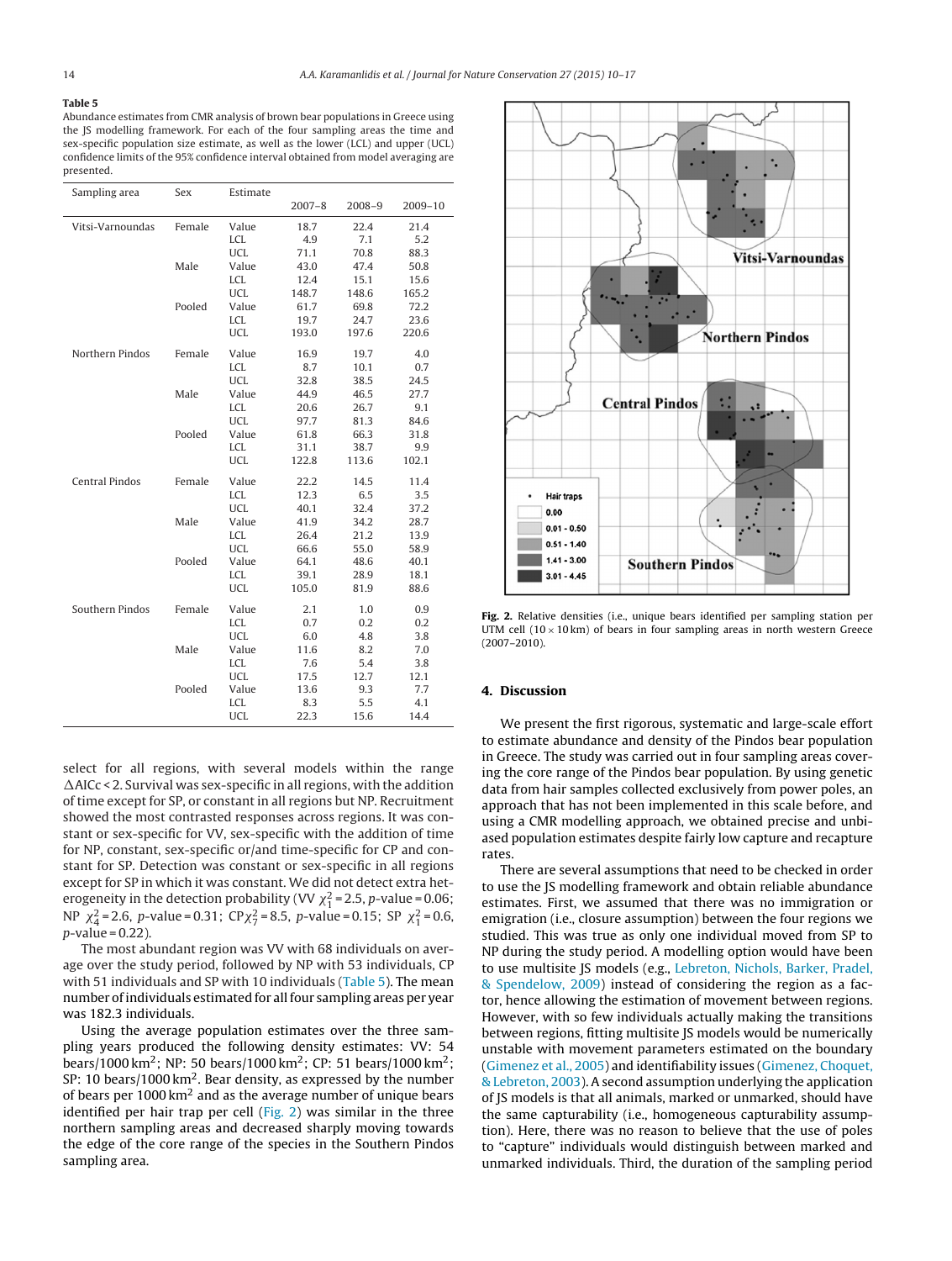should be short in comparison to the time between sampling occasions. In our study, most of the detections were made over eight months, which was considered short enough with regard to the yearly time interval we used between sampling periods, as bear survival was high ([Hargrove](#page-6-0) [&](#page-6-0) [Borland,](#page-6-0) [1994\).](#page-6-0) Fourth, and probably the most crucial assumption, detection probabilities were assumed homogeneous between individuals while heterogeneity, if present and ignored, is a source of strong bias in the abundance estimates ([Cubaynes](#page-6-0) et [al.,](#page-6-0) [2010\).](#page-6-0) We found a sex effect for all populations but SP, and this difference was accounted for when calculating (modelaveraged) abundance estimates. For example, in the VV population males were more detectable than females  $[0.18$  (SE = 0.12) for females and  $0.38$  (SE = 0.08) for males]. Increased male detectability has been encountered also in other non-invasive genetic studies using poles and rub trees [\(Karamanlidis](#page-6-0) et [al.,](#page-6-0) [2012b;](#page-6-0) [Kendall](#page-6-0) et [al.,](#page-6-0) [2009\).](#page-6-0) We also tested for extra individual heterogeneity not explained by differences between males and females, but did not find any, which suggests that the risk of bias in abundance estimates was avoided. Last but not least, it is usually assumed that individuals retain their mark throughout the study and that these marks are read correctly.Wheninterpreted inthe context of DNAmarking, these two assumptions refer to data quality and the possibility of genotyping error. The laboratory protocols followed and the marker power and quality control data indicate that it is unlikely that an individual was misidentified in our study.

Our sampling, genetic analysis and modelling efforts resulted in precise density and abundance estimates for the Pindos bear population. Although, bear density is an important parameter in the design of effective management and conservation plans it should be used with caution in comparisons with other populations due to innate differences in the studies they originate from ([Kendall](#page-6-0) et [al.,](#page-6-0) [2008\).](#page-6-0) Bear densities obtained in the four sampling areas in Greece were the lowest recorded for the species in the Dinara–Pindos pop-ulation [i.e., see Slovenia [\(Jerina,](#page-6-0) Jonozovič, [Krofel,](#page-6-0) [&](#page-6-0) Skrbinšek, [2013\)](#page-6-0) and Croatia ([Huber](#page-6-0) et [al.,](#page-6-0) [2008\)\]](#page-6-0). This is consistent with the assumption of a Dinara–Pindos population with a core population in the North and expanding towards the South [\(Kaczensky](#page-6-0) et [al.,](#page-6-0) [2013\).](#page-6-0) It should be noted however, that both aforementioned countries have different management regimes for bears (i.e., supplemental feeding is supported) and therefore higher bear densities should be expected. Furthermore, bear densities in the three northern sampling areas in Pindos were comparable to the upper limits of bear densities in Sweden, a country which is considered to host a bear population with a favourable conservation status [\(Soldberg,](#page-7-0) [Bellemain,](#page-7-0) [Drageset,](#page-7-0) [Taberlet,](#page-7-0) [&](#page-7-0) [Swenson,](#page-7-0) [2006;](#page-7-0) [Zedrosser,](#page-7-0) [Pelletier,](#page-7-0) [Bischof,](#page-7-0) [Festa-Bianchet,](#page-7-0) [&](#page-7-0) [Swenson,](#page-7-0) [2013\).](#page-7-0) They were also comparable to several healthy bear populations in North America ([Mowat](#page-7-0) et [al.,](#page-7-0) [2005;](#page-7-0) [Romain-Bondi](#page-7-0) et [al.,](#page-7-0) [2004\)](#page-7-0) and considerably higher than the density of the highly endangered bear population in the Abruzzo region in Central Italy ([Lorenzini](#page-7-0) [&](#page-7-0) [Posillico,](#page-7-0) [2000\).](#page-7-0) Only SP had a bear density that was comparable with that of Abruzzo; the low number of female and the high number of male bears identified ([Table](#page-2-0) 2) and estimated [\(Table](#page-4-0) 5) in SP are consistent with the assumption of the area being at the edge of the core range of the species in the country [\(Krofel,](#page-6-0) [Filacorda,](#page-6-0) [&](#page-6-0) [Jerina,](#page-6-0) [2010;](#page-6-0) [Swenson](#page-7-0) et [al.,](#page-7-0) [1998\).](#page-7-0) It is also consistent with the high number of human-bear conflicts in the area ([Karamanlidis](#page-6-0) et [al.,](#page-6-0) [2011\),](#page-6-0) which are usually attributed to male bears ([Benn](#page-6-0) [&](#page-6-0) [Herrero,](#page-6-0) [2002\).](#page-6-0) Overall, relative bear densities matched expectations based on knowledge of the distribution of the species in the region [\(Bonnet-Lebrun,](#page-6-0) [Karamanlidis,](#page-6-0) [De](#page-6-0) [Gabriel](#page-6-0) [Hernando,](#page-6-0) [&](#page-6-0) [Gimenez,](#page-6-0) [2014\)](#page-6-0) and gene flow between the two genetically distinct bear populations in the region (i.e., VV vs. NP, CP and SP) (Karamanlidis, Unpublished data).

Reliable population estimates are the cornerstone of effective conservation and management planning, as conservation priorities often arise in relation to population numbers [\(Kendall](#page-6-0) et [al.,](#page-6-0) [2008\);](#page-6-0) they have been carried out for several European bear populations [\(Huber](#page-6-0) et [al.,](#page-6-0) [2008;](#page-6-0) [Lorenzini,](#page-7-0) [Posillico,](#page-7-0) [Lovari,](#page-7-0) [&](#page-7-0) [Petrella,](#page-7-0) [2004;](#page-7-0) [Pérez](#page-7-0) et [al.,](#page-7-0) [2014;](#page-7-0) Skrbinšek et al., [2012\).](#page-7-0) Our population estimates for VV and NP, and CP are comparable with previous short-term efforts to estimate bear abundance in the region [\(Karamanlidis](#page-6-0) et [al.,](#page-6-0) [2012b;](#page-6-0) [Tsaparis](#page-6-0) et [al.,](#page-6-0) [2014\).](#page-6-0) Overall, the mean number of bears estimated (i.e., 182.3 individuals) and the minimum number of individuals identified (i.e., 211 individuals) in all four sampling areas corresponds almost to the official, minimum population estimate for the entire Pindos population ([Mertzanis](#page-7-0) et [al.,](#page-7-0) [2009\),](#page-7-0) despite the fact that in the present study only approximately half the core range and one third of the entire range of the Pindos bear population were sampled. The differences in bear abundance between the present study and the official estimate are to a certain degree due to methodological differences: official estimates were based mainly on observations of females with cubs counts, a method that accurately captures the general population size but tends to underestimate the true population size [\(Soldberg](#page-7-0) et [al.,](#page-7-0) [2006\).](#page-7-0)

We do not believe however, that methodological differences are entirely responsible for the differences in abundance estimates between the official population estimate for the Pindos bear population ([Mertzanis](#page-7-0) et [al.,](#page-7-0) [2009\)](#page-7-0) and the present study. Considering: (a) the abundance estimates of our study, (b) the fact that over a three-year monitoring period bear recaptures between study areas occurred only once, (c) the small size of the study area compared to the entire range of brown bears in the Pindos mountain range, (d) the increase of extralimital sightings in the region (including mothers with cubs) ([Karamanlidis](#page-6-0) et [al.,](#page-6-0) [2008\),](#page-6-0) and (e) the increase of bear encounters with humans ([Karamanlidis](#page-6-0) et [al.,](#page-6-0) [2011\),](#page-6-0) we believe that the Pindos bears population is currently at least twice the size than previously assumed. Adding to this estimate the estimate for the Rodopi bear population [and assuming that this has remained stable [\(Mertzanis](#page-7-0) et [al.,](#page-7-0) [2009\)\]](#page-7-0) we speculate that a conservative population estimate for the entire bear population in Greece is >450 individuals. This is indicative of a significant population recovery of the bear population in Greece in the past decade and is consistent with a recent study of large carnivore population recovery in Europe, including Greece ([Chapron](#page-6-0) et [al.,](#page-6-0) [2014\).](#page-6-0)

#### **5. Conclusions and recommendations**

Since the 1980s, several conservation efforts have been carried out for the protection of the brown bear in Greece. It is hard to evaluate how exactly these efforts have benefitted the species, but the recovery of the Pindos bear population is currently a fact that the Hellenic state has to acknowledge and deal with effectively. Our study provides the methodological background for monitoring bears in Greece, while the data presented in this study will be useful as benchmarks for monitoring future trends in the size, density and overall status of local bear populations in Greece. Based on our study we recommend the following research and conservation actions:

• Considering the limited logistic and financial means available to the Hellenic state for bear monitoring, we believe that the methodology developed in the present study is ideal for monitoring bears in Greece and should be used in future monitoring efforts in the country. Genetic monitoring is generally cheaper and more accurate than traditional fields methods ([Soldberg](#page-7-0) et [al.,](#page-7-0) [2006\),](#page-7-0) such as the ones applied so far in the monitoring of bears in the country. The methodology developed in the present study has taken genetic monitoring to the next step: the exclusive use of power poles resulted in lowering the logistic and financial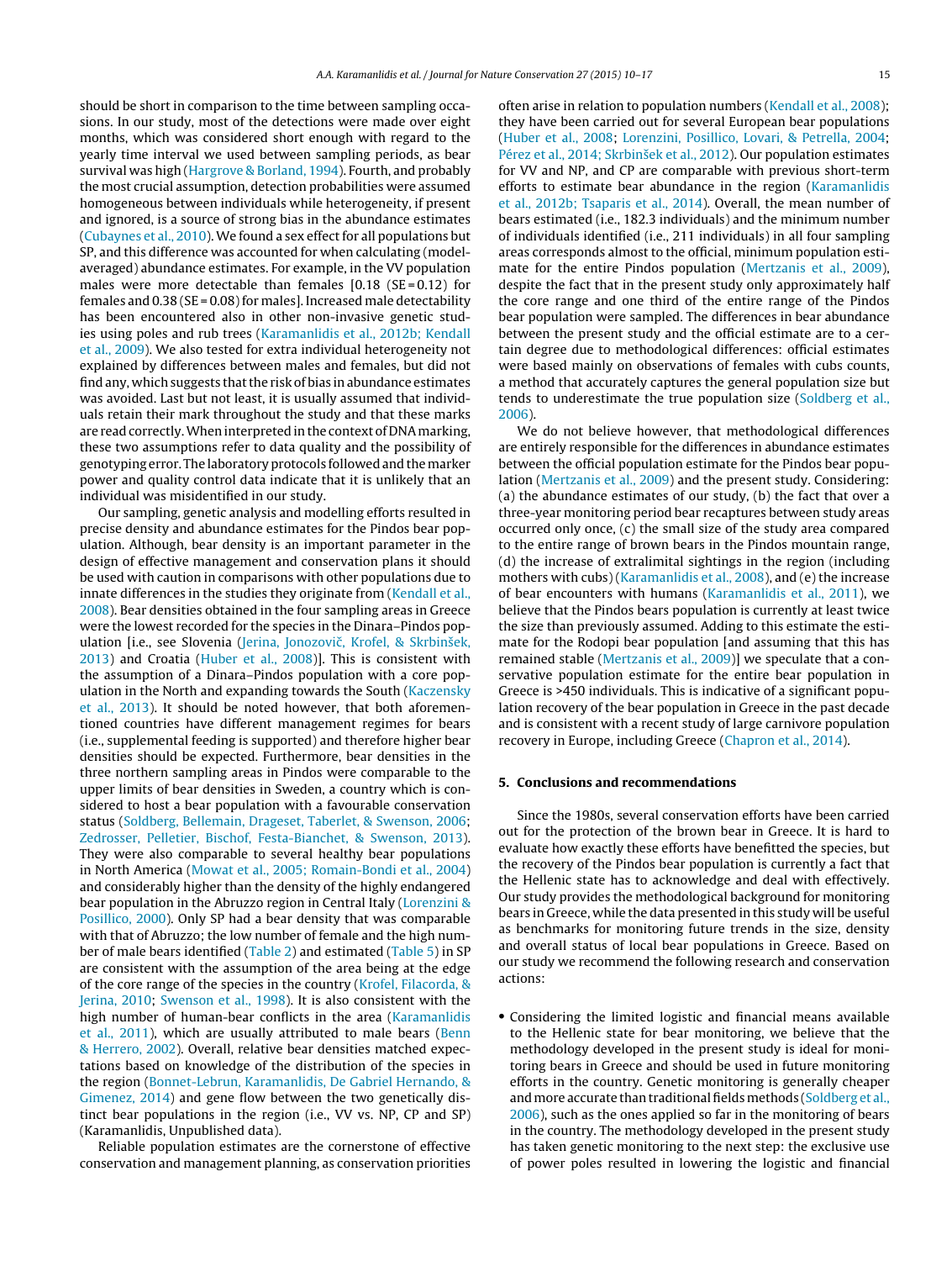<span id="page-6-0"></span>requirements for the effective monitoring even more. Compared to rub trees, power poles are easier to identify and do not require extensive prior knowledge of bear biology and habitat use. They are also easy to access making power poles easy to monitor. It is characteristic, that the present study used a single field biologist to carry out all the sampling efforts.

• Our study has produced bear abundance and density estimates for the Pindos bear population with a proper quantification of uncertainty. The precision of these estimates could be improved by the use of additional data sources (Gervasi et al., 2012), such as occupancy data (Blanc, Marboutin, Gatti, Zimmermann, & Gimenez, 2014).

Brown bears are a long-lived species; the collection of basic biological parameters requires a long-term commitment in the monitoring of the species. We believe that monitoring power poles is a unique tool for doing this in Greece. Not only does it provide the opportunity to collect data on the population status of the species, but also on the distribution (Bonnet-Lebrun et al., 2014; Karamanlidis et al., 2007), the genetic status (Karamanlidis, 2008; Karamanlidis et al., 2012b) and the behaviour of the species (Karamanlidis et al., 2007). All this information will be necessary in order to define an Action Plan for the species that will effectively mitigate the increasing negative human-bear interactions (Karamanlidis et al., 2011) and safeguard the long-term survival of the species in the country.

#### **Acknowledgements**

We would like to thank the volunteers of ARCTUROS, who helped in the work in the field and L. Georgiadis, C. Zouras and T. Dritsa for logistic support. The assistance of Wildlife Genetics International in the analysis of the genetic samples, and especially of Renee Prive and David Paetkau is gratefully acknowledged. We also thank Cathal O'Mahony and two anonymous reviewers for valuable comments that helped us improve previous drafts of our manuscript. Bear samples were exported under the CITES permit 86729. Logistic and financial support for the study has been provided by the NGO ARCTUROS, the Hellenic Ministry of Rural Development and Food within the framework of the project "1<sup>st</sup> Genetic assessment of the brown bear population (Ursus arctos) in Greece", Vodafone Greece and Vodafone Group Foundation. All research activities were carried out under the research permits 98924/4791/17-9-2007 and 119628/1442 of the Hellenic Ministry of Environment, Energy and Climate Change.

#### **References**

- Arnason, A. N., & Schwarz, C. J. (1995). [POPAN-4.](http://refhub.elsevier.com/S1617-1381(15)30003-0/sbref0005) [Enhancements](http://refhub.elsevier.com/S1617-1381(15)30003-0/sbref0005) [to](http://refhub.elsevier.com/S1617-1381(15)30003-0/sbref0005) [a](http://refhub.elsevier.com/S1617-1381(15)30003-0/sbref0005) [system](http://refhub.elsevier.com/S1617-1381(15)30003-0/sbref0005) [for](http://refhub.elsevier.com/S1617-1381(15)30003-0/sbref0005) [the](http://refhub.elsevier.com/S1617-1381(15)30003-0/sbref0005) [analysis](http://refhub.elsevier.com/S1617-1381(15)30003-0/sbref0005) [of](http://refhub.elsevier.com/S1617-1381(15)30003-0/sbref0005) [mark-recapture](http://refhub.elsevier.com/S1617-1381(15)30003-0/sbref0005) [data](http://refhub.elsevier.com/S1617-1381(15)30003-0/sbref0005) [from](http://refhub.elsevier.com/S1617-1381(15)30003-0/sbref0005) [open](http://refhub.elsevier.com/S1617-1381(15)30003-0/sbref0005) [populations.](http://refhub.elsevier.com/S1617-1381(15)30003-0/sbref0005) [Journal](http://refhub.elsevier.com/S1617-1381(15)30003-0/sbref0005) [of](http://refhub.elsevier.com/S1617-1381(15)30003-0/sbref0005) [Applied](http://refhub.elsevier.com/S1617-1381(15)30003-0/sbref0005) [Statistics](http://refhub.elsevier.com/S1617-1381(15)30003-0/sbref0005)[,](http://refhub.elsevier.com/S1617-1381(15)30003-0/sbref0005) [22](http://refhub.elsevier.com/S1617-1381(15)30003-0/sbref0005)[,](http://refhub.elsevier.com/S1617-1381(15)30003-0/sbref0005) [785–800.](http://refhub.elsevier.com/S1617-1381(15)30003-0/sbref0005)
- Benn, B., & Herrero, S. (2002). [Grizzly](http://refhub.elsevier.com/S1617-1381(15)30003-0/sbref0010) [bear](http://refhub.elsevier.com/S1617-1381(15)30003-0/sbref0010) [mortality](http://refhub.elsevier.com/S1617-1381(15)30003-0/sbref0010) [and](http://refhub.elsevier.com/S1617-1381(15)30003-0/sbref0010) [human](http://refhub.elsevier.com/S1617-1381(15)30003-0/sbref0010) [access](http://refhub.elsevier.com/S1617-1381(15)30003-0/sbref0010) [in](http://refhub.elsevier.com/S1617-1381(15)30003-0/sbref0010) [Banff](http://refhub.elsevier.com/S1617-1381(15)30003-0/sbref0010) [and](http://refhub.elsevier.com/S1617-1381(15)30003-0/sbref0010) [Yoho](http://refhub.elsevier.com/S1617-1381(15)30003-0/sbref0010) [National](http://refhub.elsevier.com/S1617-1381(15)30003-0/sbref0010) [Parks,](http://refhub.elsevier.com/S1617-1381(15)30003-0/sbref0010) [1971–1998.](http://refhub.elsevier.com/S1617-1381(15)30003-0/sbref0010) [Ursus](http://refhub.elsevier.com/S1617-1381(15)30003-0/sbref0010)[,](http://refhub.elsevier.com/S1617-1381(15)30003-0/sbref0010) [13](http://refhub.elsevier.com/S1617-1381(15)30003-0/sbref0010)[,](http://refhub.elsevier.com/S1617-1381(15)30003-0/sbref0010) [213–221.](http://refhub.elsevier.com/S1617-1381(15)30003-0/sbref0010)
- Blanc, L., Marboutin, E., Gatti, S., Zimmermann, F., & Gimenez, O. (2014). [Improving](http://refhub.elsevier.com/S1617-1381(15)30003-0/sbref0015) [abundance](http://refhub.elsevier.com/S1617-1381(15)30003-0/sbref0015) [estimation](http://refhub.elsevier.com/S1617-1381(15)30003-0/sbref0015) [by](http://refhub.elsevier.com/S1617-1381(15)30003-0/sbref0015) [combining](http://refhub.elsevier.com/S1617-1381(15)30003-0/sbref0015) [capture-recapture](http://refhub.elsevier.com/S1617-1381(15)30003-0/sbref0015) [and](http://refhub.elsevier.com/S1617-1381(15)30003-0/sbref0015) [occupancy](http://refhub.elsevier.com/S1617-1381(15)30003-0/sbref0015) [data:](http://refhub.elsevier.com/S1617-1381(15)30003-0/sbref0015) [Example](http://refhub.elsevier.com/S1617-1381(15)30003-0/sbref0015) [with](http://refhub.elsevier.com/S1617-1381(15)30003-0/sbref0015) [a](http://refhub.elsevier.com/S1617-1381(15)30003-0/sbref0015) [large](http://refhub.elsevier.com/S1617-1381(15)30003-0/sbref0015) [carnivore.](http://refhub.elsevier.com/S1617-1381(15)30003-0/sbref0015) [Journal](http://refhub.elsevier.com/S1617-1381(15)30003-0/sbref0015) [of](http://refhub.elsevier.com/S1617-1381(15)30003-0/sbref0015) [Applied](http://refhub.elsevier.com/S1617-1381(15)30003-0/sbref0015) [Ecology](http://refhub.elsevier.com/S1617-1381(15)30003-0/sbref0015)[,](http://refhub.elsevier.com/S1617-1381(15)30003-0/sbref0015) [51](http://refhub.elsevier.com/S1617-1381(15)30003-0/sbref0015)[\(6\),](http://refhub.elsevier.com/S1617-1381(15)30003-0/sbref0015) [1733–1739.](http://refhub.elsevier.com/S1617-1381(15)30003-0/sbref0015)
- Bonnet-Lebrun, A.-S., Karamanlidis, A. A., De Gabriel Hernando, M., & Gimenez, O. (2014). [Making](http://refhub.elsevier.com/S1617-1381(15)30003-0/sbref0020) [the](http://refhub.elsevier.com/S1617-1381(15)30003-0/sbref0020) [most](http://refhub.elsevier.com/S1617-1381(15)30003-0/sbref0020) [out](http://refhub.elsevier.com/S1617-1381(15)30003-0/sbref0020) [of](http://refhub.elsevier.com/S1617-1381(15)30003-0/sbref0020) [different](http://refhub.elsevier.com/S1617-1381(15)30003-0/sbref0020) [sources](http://refhub.elsevier.com/S1617-1381(15)30003-0/sbref0020) [and](http://refhub.elsevier.com/S1617-1381(15)30003-0/sbref0020) [qualities](http://refhub.elsevier.com/S1617-1381(15)30003-0/sbref0020) [of](http://refhub.elsevier.com/S1617-1381(15)30003-0/sbref0020) [data](http://refhub.elsevier.com/S1617-1381(15)30003-0/sbref0020) [in](http://refhub.elsevier.com/S1617-1381(15)30003-0/sbref0020) [species](http://refhub.elsevier.com/S1617-1381(15)30003-0/sbref0020) [distribution](http://refhub.elsevier.com/S1617-1381(15)30003-0/sbref0020) [modeling:](http://refhub.elsevier.com/S1617-1381(15)30003-0/sbref0020) [An](http://refhub.elsevier.com/S1617-1381(15)30003-0/sbref0020) [example](http://refhub.elsevier.com/S1617-1381(15)30003-0/sbref0020) [on](http://refhub.elsevier.com/S1617-1381(15)30003-0/sbref0020) [the](http://refhub.elsevier.com/S1617-1381(15)30003-0/sbref0020) [distribution](http://refhub.elsevier.com/S1617-1381(15)30003-0/sbref0020) [of](http://refhub.elsevier.com/S1617-1381(15)30003-0/sbref0020) [brown](http://refhub.elsevier.com/S1617-1381(15)30003-0/sbref0020) [bears](http://refhub.elsevier.com/S1617-1381(15)30003-0/sbref0020) [\(](http://refhub.elsevier.com/S1617-1381(15)30003-0/sbref0020)[Ursus](http://refhub.elsevier.com/S1617-1381(15)30003-0/sbref0020) [arctos](http://refhub.elsevier.com/S1617-1381(15)30003-0/sbref0020)[,](http://refhub.elsevier.com/S1617-1381(15)30003-0/sbref0020) [L.\)](http://refhub.elsevier.com/S1617-1381(15)30003-0/sbref0020) [in](http://refhub.elsevier.com/S1617-1381(15)30003-0/sbref0020) [Greece.](http://refhub.elsevier.com/S1617-1381(15)30003-0/sbref0020) [In](http://refhub.elsevier.com/S1617-1381(15)30003-0/sbref0020) [A.](http://refhub.elsevier.com/S1617-1381(15)30003-0/sbref0020) [A.](http://refhub.elsevier.com/S1617-1381(15)30003-0/sbref0020) [Karamanlidis](http://refhub.elsevier.com/S1617-1381(15)30003-0/sbref0020) [\(Ed.\),](http://refhub.elsevier.com/S1617-1381(15)30003-0/sbref0020) [23rd](http://refhub.elsevier.com/S1617-1381(15)30003-0/sbref0020) [International](http://refhub.elsevier.com/S1617-1381(15)30003-0/sbref0020) [Conference](http://refhub.elsevier.com/S1617-1381(15)30003-0/sbref0020) [on](http://refhub.elsevier.com/S1617-1381(15)30003-0/sbref0020) [Bear](http://refhub.elsevier.com/S1617-1381(15)30003-0/sbref0020) [Research](http://refhub.elsevier.com/S1617-1381(15)30003-0/sbref0020) [and](http://refhub.elsevier.com/S1617-1381(15)30003-0/sbref0020) [Management](http://refhub.elsevier.com/S1617-1381(15)30003-0/sbref0020) [Bears](http://refhub.elsevier.com/S1617-1381(15)30003-0/sbref0020) [and](http://refhub.elsevier.com/S1617-1381(15)30003-0/sbref0020) [humans](http://refhub.elsevier.com/S1617-1381(15)30003-0/sbref0020) [in](http://refhub.elsevier.com/S1617-1381(15)30003-0/sbref0020) [the](http://refhub.elsevier.com/S1617-1381(15)30003-0/sbref0020) [21st](http://refhub.elsevier.com/S1617-1381(15)30003-0/sbref0020) [century:](http://refhub.elsevier.com/S1617-1381(15)30003-0/sbref0020) [challenges](http://refhub.elsevier.com/S1617-1381(15)30003-0/sbref0020) [and](http://refhub.elsevier.com/S1617-1381(15)30003-0/sbref0020) [solutions](http://refhub.elsevier.com/S1617-1381(15)30003-0/sbref0020) [for](http://refhub.elsevier.com/S1617-1381(15)30003-0/sbref0020) [a](http://refhub.elsevier.com/S1617-1381(15)30003-0/sbref0020) [peaceful](http://refhub.elsevier.com/S1617-1381(15)30003-0/sbref0020) [coexistence](http://refhub.elsevier.com/S1617-1381(15)30003-0/sbref0020) [Thessaloniki,](http://refhub.elsevier.com/S1617-1381(15)30003-0/sbref0020) [Greece:](http://refhub.elsevier.com/S1617-1381(15)30003-0/sbref0020) [ARCTUROS,](http://refhub.elsevier.com/S1617-1381(15)30003-0/sbref0020) [\(p.](http://refhub.elsevier.com/S1617-1381(15)30003-0/sbref0020) [75\).](http://refhub.elsevier.com/S1617-1381(15)30003-0/sbref0020)
- Burnham, K. P., & Anderson, D. R. (2002). [Model](http://refhub.elsevier.com/S1617-1381(15)30003-0/sbref0025) [selection](http://refhub.elsevier.com/S1617-1381(15)30003-0/sbref0025) [and](http://refhub.elsevier.com/S1617-1381(15)30003-0/sbref0025) [inference:](http://refhub.elsevier.com/S1617-1381(15)30003-0/sbref0025) [a](http://refhub.elsevier.com/S1617-1381(15)30003-0/sbref0025) [practical](http://refhub.elsevier.com/S1617-1381(15)30003-0/sbref0025) [information](http://refhub.elsevier.com/S1617-1381(15)30003-0/sbref0025) [theoretic](http://refhub.elsevier.com/S1617-1381(15)30003-0/sbref0025) [approach](http://refhub.elsevier.com/S1617-1381(15)30003-0/sbref0025)[.](http://refhub.elsevier.com/S1617-1381(15)30003-0/sbref0025) [New](http://refhub.elsevier.com/S1617-1381(15)30003-0/sbref0025) [York,](http://refhub.elsevier.com/S1617-1381(15)30003-0/sbref0025) [USA:](http://refhub.elsevier.com/S1617-1381(15)30003-0/sbref0025) [Springer.](http://refhub.elsevier.com/S1617-1381(15)30003-0/sbref0025) Chapron, G., et al. (2014). [Recovery](http://refhub.elsevier.com/S1617-1381(15)30003-0/sbref0030) [of](http://refhub.elsevier.com/S1617-1381(15)30003-0/sbref0030) [large](http://refhub.elsevier.com/S1617-1381(15)30003-0/sbref0030) [carnivores](http://refhub.elsevier.com/S1617-1381(15)30003-0/sbref0030) [in](http://refhub.elsevier.com/S1617-1381(15)30003-0/sbref0030) [Europe's](http://refhub.elsevier.com/S1617-1381(15)30003-0/sbref0030) [modern](http://refhub.elsevier.com/S1617-1381(15)30003-0/sbref0030)
- [human-dominated](http://refhub.elsevier.com/S1617-1381(15)30003-0/sbref0030) [landscapes.](http://refhub.elsevier.com/S1617-1381(15)30003-0/sbref0030) [Science](http://refhub.elsevier.com/S1617-1381(15)30003-0/sbref0030)[,](http://refhub.elsevier.com/S1617-1381(15)30003-0/sbref0030) [346](http://refhub.elsevier.com/S1617-1381(15)30003-0/sbref0030)[,](http://refhub.elsevier.com/S1617-1381(15)30003-0/sbref0030) [1517](http://refhub.elsevier.com/S1617-1381(15)30003-0/sbref0030)–[1519.](http://refhub.elsevier.com/S1617-1381(15)30003-0/sbref0030) Choquet, R., Lebreton, J.-D., Gimenez, O., Reboulet, A.-M., & Pradel, R. (2009).
- [U-CARE:](http://refhub.elsevier.com/S1617-1381(15)30003-0/sbref0035) [Utilities](http://refhub.elsevier.com/S1617-1381(15)30003-0/sbref0035) [for](http://refhub.elsevier.com/S1617-1381(15)30003-0/sbref0035) [performing](http://refhub.elsevier.com/S1617-1381(15)30003-0/sbref0035) [goodness](http://refhub.elsevier.com/S1617-1381(15)30003-0/sbref0035) [of](http://refhub.elsevier.com/S1617-1381(15)30003-0/sbref0035) [fit](http://refhub.elsevier.com/S1617-1381(15)30003-0/sbref0035) [tests](http://refhub.elsevier.com/S1617-1381(15)30003-0/sbref0035) [and](http://refhub.elsevier.com/S1617-1381(15)30003-0/sbref0035) [manipulating](http://refhub.elsevier.com/S1617-1381(15)30003-0/sbref0035) [capture-recapture](http://refhub.elsevier.com/S1617-1381(15)30003-0/sbref0035) [data.](http://refhub.elsevier.com/S1617-1381(15)30003-0/sbref0035) [Ecography](http://refhub.elsevier.com/S1617-1381(15)30003-0/sbref0035)[,](http://refhub.elsevier.com/S1617-1381(15)30003-0/sbref0035) [32](http://refhub.elsevier.com/S1617-1381(15)30003-0/sbref0035)[,](http://refhub.elsevier.com/S1617-1381(15)30003-0/sbref0035) [1071](http://refhub.elsevier.com/S1617-1381(15)30003-0/sbref0035)–[1074.](http://refhub.elsevier.com/S1617-1381(15)30003-0/sbref0035)
- Ciucci, P., & Boitani, L. (2008). [The](http://refhub.elsevier.com/S1617-1381(15)30003-0/sbref0040) [Apennine](http://refhub.elsevier.com/S1617-1381(15)30003-0/sbref0040) [brown](http://refhub.elsevier.com/S1617-1381(15)30003-0/sbref0040) [bear:](http://refhub.elsevier.com/S1617-1381(15)30003-0/sbref0040) [A](http://refhub.elsevier.com/S1617-1381(15)30003-0/sbref0040) [critical](http://refhub.elsevier.com/S1617-1381(15)30003-0/sbref0040) [review](http://refhub.elsevier.com/S1617-1381(15)30003-0/sbref0040) [of](http://refhub.elsevier.com/S1617-1381(15)30003-0/sbref0040) [its](http://refhub.elsevier.com/S1617-1381(15)30003-0/sbref0040) [status](http://refhub.elsevier.com/S1617-1381(15)30003-0/sbref0040) [and](http://refhub.elsevier.com/S1617-1381(15)30003-0/sbref0040) [conservation](http://refhub.elsevier.com/S1617-1381(15)30003-0/sbref0040) [problems.](http://refhub.elsevier.com/S1617-1381(15)30003-0/sbref0040) [Ursus](http://refhub.elsevier.com/S1617-1381(15)30003-0/sbref0040)[,](http://refhub.elsevier.com/S1617-1381(15)30003-0/sbref0040) [19](http://refhub.elsevier.com/S1617-1381(15)30003-0/sbref0040)[,](http://refhub.elsevier.com/S1617-1381(15)30003-0/sbref0040) [130](http://refhub.elsevier.com/S1617-1381(15)30003-0/sbref0040)–[145.](http://refhub.elsevier.com/S1617-1381(15)30003-0/sbref0040)
- Cubaynes, S., Pradel, R., Choquet, R., Duchamp, C., Gaillard, J.-M., Lebreton, J.-D., Marboutin, E., Miquel, C., Reboulet, A.-M., Poillot, C., Taberlet, P., & Gimenez, O. (2010). [Importance](http://refhub.elsevier.com/S1617-1381(15)30003-0/sbref0045) [of](http://refhub.elsevier.com/S1617-1381(15)30003-0/sbref0045) [accounting](http://refhub.elsevier.com/S1617-1381(15)30003-0/sbref0045) [for](http://refhub.elsevier.com/S1617-1381(15)30003-0/sbref0045) [detection](http://refhub.elsevier.com/S1617-1381(15)30003-0/sbref0045) [heterogeneity](http://refhub.elsevier.com/S1617-1381(15)30003-0/sbref0045) [when](http://refhub.elsevier.com/S1617-1381(15)30003-0/sbref0045) [estimating](http://refhub.elsevier.com/S1617-1381(15)30003-0/sbref0045) [abundance:](http://refhub.elsevier.com/S1617-1381(15)30003-0/sbref0045) [The](http://refhub.elsevier.com/S1617-1381(15)30003-0/sbref0045) [case](http://refhub.elsevier.com/S1617-1381(15)30003-0/sbref0045) [of](http://refhub.elsevier.com/S1617-1381(15)30003-0/sbref0045) [French](http://refhub.elsevier.com/S1617-1381(15)30003-0/sbref0045) [wolves.](http://refhub.elsevier.com/S1617-1381(15)30003-0/sbref0045) [Conservation](http://refhub.elsevier.com/S1617-1381(15)30003-0/sbref0045) [Biology](http://refhub.elsevier.com/S1617-1381(15)30003-0/sbref0045)[,](http://refhub.elsevier.com/S1617-1381(15)30003-0/sbref0045) [24](http://refhub.elsevier.com/S1617-1381(15)30003-0/sbref0045)[,](http://refhub.elsevier.com/S1617-1381(15)30003-0/sbref0045) [621](http://refhub.elsevier.com/S1617-1381(15)30003-0/sbref0045)–[626.](http://refhub.elsevier.com/S1617-1381(15)30003-0/sbref0045)
- Deinet, S., Ieronymidou, C., McRae, L., Burfield, I. J., Foppen, R. P., Collen, B., & Böhm, M. (2013). [Wildlife](http://refhub.elsevier.com/S1617-1381(15)30003-0/sbref0050) [comeback](http://refhub.elsevier.com/S1617-1381(15)30003-0/sbref0050) [in](http://refhub.elsevier.com/S1617-1381(15)30003-0/sbref0050) [Europe:](http://refhub.elsevier.com/S1617-1381(15)30003-0/sbref0050) [The](http://refhub.elsevier.com/S1617-1381(15)30003-0/sbref0050) [recovery](http://refhub.elsevier.com/S1617-1381(15)30003-0/sbref0050) [of](http://refhub.elsevier.com/S1617-1381(15)30003-0/sbref0050) [selected](http://refhub.elsevier.com/S1617-1381(15)30003-0/sbref0050) [mammal](http://refhub.elsevier.com/S1617-1381(15)30003-0/sbref0050) [and](http://refhub.elsevier.com/S1617-1381(15)30003-0/sbref0050) [bird](http://refhub.elsevier.com/S1617-1381(15)30003-0/sbref0050) [species.](http://refhub.elsevier.com/S1617-1381(15)30003-0/sbref0050) [In](http://refhub.elsevier.com/S1617-1381(15)30003-0/sbref0050) [In:](http://refhub.elsevier.com/S1617-1381(15)30003-0/sbref0050) [Final](http://refhub.elsevier.com/S1617-1381(15)30003-0/sbref0050) [report](http://refhub.elsevier.com/S1617-1381(15)30003-0/sbref0050) [to](http://refhub.elsevier.com/S1617-1381(15)30003-0/sbref0050) [Rewilding](http://refhub.elsevier.com/S1617-1381(15)30003-0/sbref0050) [Europe](http://refhub.elsevier.com/S1617-1381(15)30003-0/sbref0050) [by](http://refhub.elsevier.com/S1617-1381(15)30003-0/sbref0050) [ZSL,](http://refhub.elsevier.com/S1617-1381(15)30003-0/sbref0050) [BirdLife](http://refhub.elsevier.com/S1617-1381(15)30003-0/sbref0050) [International](http://refhub.elsevier.com/S1617-1381(15)30003-0/sbref0050) [and](http://refhub.elsevier.com/S1617-1381(15)30003-0/sbref0050) [the](http://refhub.elsevier.com/S1617-1381(15)30003-0/sbref0050) [European](http://refhub.elsevier.com/S1617-1381(15)30003-0/sbref0050) [Bird](http://refhub.elsevier.com/S1617-1381(15)30003-0/sbref0050) [Census](http://refhub.elsevier.com/S1617-1381(15)30003-0/sbref0050) [Council](http://refhub.elsevier.com/S1617-1381(15)30003-0/sbref0050) [London,](http://refhub.elsevier.com/S1617-1381(15)30003-0/sbref0050) [UK.](http://refhub.elsevier.com/S1617-1381(15)30003-0/sbref0050) [ZSL,](http://refhub.elsevier.com/S1617-1381(15)30003-0/sbref0050)
- Ennis, S., & Gallagher, T. (1994). [A](http://refhub.elsevier.com/S1617-1381(15)30003-0/sbref0055) [PCR](http://refhub.elsevier.com/S1617-1381(15)30003-0/sbref0055) [based](http://refhub.elsevier.com/S1617-1381(15)30003-0/sbref0055) [sex](http://refhub.elsevier.com/S1617-1381(15)30003-0/sbref0055) [determination](http://refhub.elsevier.com/S1617-1381(15)30003-0/sbref0055) [assay](http://refhub.elsevier.com/S1617-1381(15)30003-0/sbref0055) [in](http://refhub.elsevier.com/S1617-1381(15)30003-0/sbref0055) [cattle](http://refhub.elsevier.com/S1617-1381(15)30003-0/sbref0055) [based](http://refhub.elsevier.com/S1617-1381(15)30003-0/sbref0055) [on](http://refhub.elsevier.com/S1617-1381(15)30003-0/sbref0055) [bovine](http://refhub.elsevier.com/S1617-1381(15)30003-0/sbref0055) [Amelogenin](http://refhub.elsevier.com/S1617-1381(15)30003-0/sbref0055) [locus.](http://refhub.elsevier.com/S1617-1381(15)30003-0/sbref0055) [Animal](http://refhub.elsevier.com/S1617-1381(15)30003-0/sbref0055) [Genetics](http://refhub.elsevier.com/S1617-1381(15)30003-0/sbref0055)[,](http://refhub.elsevier.com/S1617-1381(15)30003-0/sbref0055) [25](http://refhub.elsevier.com/S1617-1381(15)30003-0/sbref0055)[,](http://refhub.elsevier.com/S1617-1381(15)30003-0/sbref0055) [425–427.](http://refhub.elsevier.com/S1617-1381(15)30003-0/sbref0055)
- Gardner, B., Royle, J. A., & Wegan, M. T. (2009). [Hierarchical](http://refhub.elsevier.com/S1617-1381(15)30003-0/sbref0060) [models](http://refhub.elsevier.com/S1617-1381(15)30003-0/sbref0060) [for](http://refhub.elsevier.com/S1617-1381(15)30003-0/sbref0060) [estimating](http://refhub.elsevier.com/S1617-1381(15)30003-0/sbref0060) [density](http://refhub.elsevier.com/S1617-1381(15)30003-0/sbref0060) [from](http://refhub.elsevier.com/S1617-1381(15)30003-0/sbref0060) [DNA](http://refhub.elsevier.com/S1617-1381(15)30003-0/sbref0060) [mark-recapture](http://refhub.elsevier.com/S1617-1381(15)30003-0/sbref0060) [studies.](http://refhub.elsevier.com/S1617-1381(15)30003-0/sbref0060) [Ecology](http://refhub.elsevier.com/S1617-1381(15)30003-0/sbref0060)[,](http://refhub.elsevier.com/S1617-1381(15)30003-0/sbref0060) [90](http://refhub.elsevier.com/S1617-1381(15)30003-0/sbref0060)[,](http://refhub.elsevier.com/S1617-1381(15)30003-0/sbref0060) [1106–1115.](http://refhub.elsevier.com/S1617-1381(15)30003-0/sbref0060)
- Gardner, B., Royle, J. A., Wegan, M. T., Rainbolt, R. E., & Curtis, P. D. (2010). [Estimating](http://refhub.elsevier.com/S1617-1381(15)30003-0/sbref0065) [black](http://refhub.elsevier.com/S1617-1381(15)30003-0/sbref0065) [bear](http://refhub.elsevier.com/S1617-1381(15)30003-0/sbref0065) [density](http://refhub.elsevier.com/S1617-1381(15)30003-0/sbref0065) [using](http://refhub.elsevier.com/S1617-1381(15)30003-0/sbref0065) [DNA](http://refhub.elsevier.com/S1617-1381(15)30003-0/sbref0065) [data](http://refhub.elsevier.com/S1617-1381(15)30003-0/sbref0065) [from](http://refhub.elsevier.com/S1617-1381(15)30003-0/sbref0065) [hair](http://refhub.elsevier.com/S1617-1381(15)30003-0/sbref0065) [snares.](http://refhub.elsevier.com/S1617-1381(15)30003-0/sbref0065) [Journal](http://refhub.elsevier.com/S1617-1381(15)30003-0/sbref0065) [of](http://refhub.elsevier.com/S1617-1381(15)30003-0/sbref0065) [Wildlife](http://refhub.elsevier.com/S1617-1381(15)30003-0/sbref0065) [Management](http://refhub.elsevier.com/S1617-1381(15)30003-0/sbref0065), [74](http://refhub.elsevier.com/S1617-1381(15)30003-0/sbref0065)[,](http://refhub.elsevier.com/S1617-1381(15)30003-0/sbref0065) [318–325.](http://refhub.elsevier.com/S1617-1381(15)30003-0/sbref0065)
- Garshelis, D. L. (2006). [On](http://refhub.elsevier.com/S1617-1381(15)30003-0/sbref0070) [the](http://refhub.elsevier.com/S1617-1381(15)30003-0/sbref0070) [allure](http://refhub.elsevier.com/S1617-1381(15)30003-0/sbref0070) [of](http://refhub.elsevier.com/S1617-1381(15)30003-0/sbref0070) [noninvasive](http://refhub.elsevier.com/S1617-1381(15)30003-0/sbref0070) [genetic](http://refhub.elsevier.com/S1617-1381(15)30003-0/sbref0070) [sampling](http://refhub.elsevier.com/S1617-1381(15)30003-0/sbref0070) [–](http://refhub.elsevier.com/S1617-1381(15)30003-0/sbref0070) [putting](http://refhub.elsevier.com/S1617-1381(15)30003-0/sbref0070) [a](http://refhub.elsevier.com/S1617-1381(15)30003-0/sbref0070) [face](http://refhub.elsevier.com/S1617-1381(15)30003-0/sbref0070) [to](http://refhub.elsevier.com/S1617-1381(15)30003-0/sbref0070) [the](http://refhub.elsevier.com/S1617-1381(15)30003-0/sbref0070) [name.](http://refhub.elsevier.com/S1617-1381(15)30003-0/sbref0070) [Ursus](http://refhub.elsevier.com/S1617-1381(15)30003-0/sbref0070)[,](http://refhub.elsevier.com/S1617-1381(15)30003-0/sbref0070) [17](http://refhub.elsevier.com/S1617-1381(15)30003-0/sbref0070)[,](http://refhub.elsevier.com/S1617-1381(15)30003-0/sbref0070) [109–123.](http://refhub.elsevier.com/S1617-1381(15)30003-0/sbref0070)
- Gervasi, V., Ciucci, P., Boulanger, J., Randi, E., & Boitani, L. (2012). [A](http://refhub.elsevier.com/S1617-1381(15)30003-0/sbref0075) [multiple](http://refhub.elsevier.com/S1617-1381(15)30003-0/sbref0075) [data](http://refhub.elsevier.com/S1617-1381(15)30003-0/sbref0075) [source](http://refhub.elsevier.com/S1617-1381(15)30003-0/sbref0075) [approach](http://refhub.elsevier.com/S1617-1381(15)30003-0/sbref0075) [to](http://refhub.elsevier.com/S1617-1381(15)30003-0/sbref0075) [improve](http://refhub.elsevier.com/S1617-1381(15)30003-0/sbref0075) [abundance](http://refhub.elsevier.com/S1617-1381(15)30003-0/sbref0075) [estimates](http://refhub.elsevier.com/S1617-1381(15)30003-0/sbref0075) [of](http://refhub.elsevier.com/S1617-1381(15)30003-0/sbref0075) [small](http://refhub.elsevier.com/S1617-1381(15)30003-0/sbref0075) [populations:](http://refhub.elsevier.com/S1617-1381(15)30003-0/sbref0075) [The](http://refhub.elsevier.com/S1617-1381(15)30003-0/sbref0075) [brown](http://refhub.elsevier.com/S1617-1381(15)30003-0/sbref0075) [bear](http://refhub.elsevier.com/S1617-1381(15)30003-0/sbref0075) [in](http://refhub.elsevier.com/S1617-1381(15)30003-0/sbref0075) [the](http://refhub.elsevier.com/S1617-1381(15)30003-0/sbref0075) [Apennines,](http://refhub.elsevier.com/S1617-1381(15)30003-0/sbref0075) [Italy.](http://refhub.elsevier.com/S1617-1381(15)30003-0/sbref0075) [Biology](http://refhub.elsevier.com/S1617-1381(15)30003-0/sbref0075) [Conservation](http://refhub.elsevier.com/S1617-1381(15)30003-0/sbref0075), [152](http://refhub.elsevier.com/S1617-1381(15)30003-0/sbref0075)[,](http://refhub.elsevier.com/S1617-1381(15)30003-0/sbref0075) [10–20.](http://refhub.elsevier.com/S1617-1381(15)30003-0/sbref0075)
- Gimenez, O., & Choquet, R. (2010). [Incorporating](http://refhub.elsevier.com/S1617-1381(15)30003-0/sbref0080) [individual](http://refhub.elsevier.com/S1617-1381(15)30003-0/sbref0080) [heterogeneity](http://refhub.elsevier.com/S1617-1381(15)30003-0/sbref0080) [in](http://refhub.elsevier.com/S1617-1381(15)30003-0/sbref0080) [studies](http://refhub.elsevier.com/S1617-1381(15)30003-0/sbref0080) [on](http://refhub.elsevier.com/S1617-1381(15)30003-0/sbref0080) [marked](http://refhub.elsevier.com/S1617-1381(15)30003-0/sbref0080) [animals](http://refhub.elsevier.com/S1617-1381(15)30003-0/sbref0080) [using](http://refhub.elsevier.com/S1617-1381(15)30003-0/sbref0080) [numerical](http://refhub.elsevier.com/S1617-1381(15)30003-0/sbref0080) [integration:](http://refhub.elsevier.com/S1617-1381(15)30003-0/sbref0080) [Capture-recapture](http://refhub.elsevier.com/S1617-1381(15)30003-0/sbref0080) [mixed](http://refhub.elsevier.com/S1617-1381(15)30003-0/sbref0080) [models.](http://refhub.elsevier.com/S1617-1381(15)30003-0/sbref0080) [Ecology](http://refhub.elsevier.com/S1617-1381(15)30003-0/sbref0080)[,](http://refhub.elsevier.com/S1617-1381(15)30003-0/sbref0080) [91](http://refhub.elsevier.com/S1617-1381(15)30003-0/sbref0080), 951-957.
- Gimenez, O., Choquet, R., Lamor, L., Scofield, P., Fletcher, D., Lebreton, J.-D., & Pradel, R. (2005). [Efficient](http://refhub.elsevier.com/S1617-1381(15)30003-0/sbref0085) [profile-likelihood](http://refhub.elsevier.com/S1617-1381(15)30003-0/sbref0085) [confidence](http://refhub.elsevier.com/S1617-1381(15)30003-0/sbref0085) [intervals](http://refhub.elsevier.com/S1617-1381(15)30003-0/sbref0085) [for](http://refhub.elsevier.com/S1617-1381(15)30003-0/sbref0085) [capture-recapture](http://refhub.elsevier.com/S1617-1381(15)30003-0/sbref0085) [models.](http://refhub.elsevier.com/S1617-1381(15)30003-0/sbref0085) [Journal](http://refhub.elsevier.com/S1617-1381(15)30003-0/sbref0085) [of](http://refhub.elsevier.com/S1617-1381(15)30003-0/sbref0085) [Agricultural,](http://refhub.elsevier.com/S1617-1381(15)30003-0/sbref0085) [Biological,](http://refhub.elsevier.com/S1617-1381(15)30003-0/sbref0085) [and](http://refhub.elsevier.com/S1617-1381(15)30003-0/sbref0085) [Environmental](http://refhub.elsevier.com/S1617-1381(15)30003-0/sbref0085) [Statistics](http://refhub.elsevier.com/S1617-1381(15)30003-0/sbref0085)[,](http://refhub.elsevier.com/S1617-1381(15)30003-0/sbref0085) [10](http://refhub.elsevier.com/S1617-1381(15)30003-0/sbref0085)[,](http://refhub.elsevier.com/S1617-1381(15)30003-0/sbref0085) [184](http://refhub.elsevier.com/S1617-1381(15)30003-0/sbref0085)–[196.](http://refhub.elsevier.com/S1617-1381(15)30003-0/sbref0085)
- Gimenez, O., Choquet, R., & Lebreton, J.-D. (2003). [Parameter](http://refhub.elsevier.com/S1617-1381(15)30003-0/sbref0090) [redundancy](http://refhub.elsevier.com/S1617-1381(15)30003-0/sbref0090) [in](http://refhub.elsevier.com/S1617-1381(15)30003-0/sbref0090) [multistate](http://refhub.elsevier.com/S1617-1381(15)30003-0/sbref0090) [capture-recapture](http://refhub.elsevier.com/S1617-1381(15)30003-0/sbref0090) [models.](http://refhub.elsevier.com/S1617-1381(15)30003-0/sbref0090) [Biometrical](http://refhub.elsevier.com/S1617-1381(15)30003-0/sbref0090) [Journal](http://refhub.elsevier.com/S1617-1381(15)30003-0/sbref0090), [45](http://refhub.elsevier.com/S1617-1381(15)30003-0/sbref0090)[,](http://refhub.elsevier.com/S1617-1381(15)30003-0/sbref0090) [704](http://refhub.elsevier.com/S1617-1381(15)30003-0/sbref0090)–[722.](http://refhub.elsevier.com/S1617-1381(15)30003-0/sbref0090)
- Green, G. I., & Mattson, D. J. (2003). [Tree](http://refhub.elsevier.com/S1617-1381(15)30003-0/sbref0095) [rubbing](http://refhub.elsevier.com/S1617-1381(15)30003-0/sbref0095) [by](http://refhub.elsevier.com/S1617-1381(15)30003-0/sbref0095) [yellowstone](http://refhub.elsevier.com/S1617-1381(15)30003-0/sbref0095) [grizzly](http://refhub.elsevier.com/S1617-1381(15)30003-0/sbref0095) [bears](http://refhub.elsevier.com/S1617-1381(15)30003-0/sbref0095) [Ursus](http://refhub.elsevier.com/S1617-1381(15)30003-0/sbref0095) [arctos](http://refhub.elsevier.com/S1617-1381(15)30003-0/sbref0095)[.](http://refhub.elsevier.com/S1617-1381(15)30003-0/sbref0095) [Wildlife](http://refhub.elsevier.com/S1617-1381(15)30003-0/sbref0095) [Biology](http://refhub.elsevier.com/S1617-1381(15)30003-0/sbref0095), [9](http://refhub.elsevier.com/S1617-1381(15)30003-0/sbref0095)[,](http://refhub.elsevier.com/S1617-1381(15)30003-0/sbref0095) [1](http://refhub.elsevier.com/S1617-1381(15)30003-0/sbref0095)–[9.](http://refhub.elsevier.com/S1617-1381(15)30003-0/sbref0095)
- Hargrove, J. W., & Borland, C. H. (1994). [Pooled](http://refhub.elsevier.com/S1617-1381(15)30003-0/sbref0100) [population](http://refhub.elsevier.com/S1617-1381(15)30003-0/sbref0100) [parameter](http://refhub.elsevier.com/S1617-1381(15)30003-0/sbref0100) [estimates](http://refhub.elsevier.com/S1617-1381(15)30003-0/sbref0100) [from](http://refhub.elsevier.com/S1617-1381(15)30003-0/sbref0100) [mark-recapture](http://refhub.elsevier.com/S1617-1381(15)30003-0/sbref0100) [data.](http://refhub.elsevier.com/S1617-1381(15)30003-0/sbref0100) [Biometrics](http://refhub.elsevier.com/S1617-1381(15)30003-0/sbref0100)[,](http://refhub.elsevier.com/S1617-1381(15)30003-0/sbref0100) [50](http://refhub.elsevier.com/S1617-1381(15)30003-0/sbref0100)[,](http://refhub.elsevier.com/S1617-1381(15)30003-0/sbref0100) [1129–1141.](http://refhub.elsevier.com/S1617-1381(15)30003-0/sbref0100)
- Huber, Đ., Jakšić, Z., Frković, A., Štahan, Ž., Kusak, J., Majnarić, D., Grubešić, M. Kulić, B., Sindičić, M., Majić Skrbinšek, A., Lay, V., Ljuština, M., Zec, D., Laginja, R., & Francetić, I. (2008). [Brown](http://refhub.elsevier.com/S1617-1381(15)30003-0/sbref0105) [bear](http://refhub.elsevier.com/S1617-1381(15)30003-0/sbref0105) [management](http://refhub.elsevier.com/S1617-1381(15)30003-0/sbref0105) [plan](http://refhub.elsevier.com/S1617-1381(15)30003-0/sbref0105) [for](http://refhub.elsevier.com/S1617-1381(15)30003-0/sbref0105) [the](http://refhub.elsevier.com/S1617-1381(15)30003-0/sbref0105) [Republic](http://refhub.elsevier.com/S1617-1381(15)30003-0/sbref0105) [of](http://refhub.elsevier.com/S1617-1381(15)30003-0/sbref0105) [Croatia](http://refhub.elsevier.com/S1617-1381(15)30003-0/sbref0105)[.](http://refhub.elsevier.com/S1617-1381(15)30003-0/sbref0105) [Croatia:](http://refhub.elsevier.com/S1617-1381(15)30003-0/sbref0105) [Zagreb.](http://refhub.elsevier.com/S1617-1381(15)30003-0/sbref0105)
- Jerina, K., Jonozovič, M., Krofel, M., & Skrbinšek, T. (2013). [Range](http://refhub.elsevier.com/S1617-1381(15)30003-0/sbref0110) [and](http://refhub.elsevier.com/S1617-1381(15)30003-0/sbref0110) [local](http://refhub.elsevier.com/S1617-1381(15)30003-0/sbref0110) [population](http://refhub.elsevier.com/S1617-1381(15)30003-0/sbref0110) [densities](http://refhub.elsevier.com/S1617-1381(15)30003-0/sbref0110) [of](http://refhub.elsevier.com/S1617-1381(15)30003-0/sbref0110) [brown](http://refhub.elsevier.com/S1617-1381(15)30003-0/sbref0110) [bear](http://refhub.elsevier.com/S1617-1381(15)30003-0/sbref0110) [Ursus](http://refhub.elsevier.com/S1617-1381(15)30003-0/sbref0110) [arctos](http://refhub.elsevier.com/S1617-1381(15)30003-0/sbref0110) [in](http://refhub.elsevier.com/S1617-1381(15)30003-0/sbref0110) [Slovenia.](http://refhub.elsevier.com/S1617-1381(15)30003-0/sbref0110) [European](http://refhub.elsevier.com/S1617-1381(15)30003-0/sbref0110) [Journal](http://refhub.elsevier.com/S1617-1381(15)30003-0/sbref0110) [of](http://refhub.elsevier.com/S1617-1381(15)30003-0/sbref0110) [Wildlife](http://refhub.elsevier.com/S1617-1381(15)30003-0/sbref0110) [Research](http://refhub.elsevier.com/S1617-1381(15)30003-0/sbref0110)[,](http://refhub.elsevier.com/S1617-1381(15)30003-0/sbref0110) [59](http://refhub.elsevier.com/S1617-1381(15)30003-0/sbref0110)[\(4\),](http://refhub.elsevier.com/S1617-1381(15)30003-0/sbref0110) [459](http://refhub.elsevier.com/S1617-1381(15)30003-0/sbref0110)–[467.](http://refhub.elsevier.com/S1617-1381(15)30003-0/sbref0110)
- Jolly, G. M. (1965). [Explicit](http://refhub.elsevier.com/S1617-1381(15)30003-0/sbref0115) [estimates](http://refhub.elsevier.com/S1617-1381(15)30003-0/sbref0115) [from](http://refhub.elsevier.com/S1617-1381(15)30003-0/sbref0115) [capture-recapture](http://refhub.elsevier.com/S1617-1381(15)30003-0/sbref0115) [data](http://refhub.elsevier.com/S1617-1381(15)30003-0/sbref0115) [with](http://refhub.elsevier.com/S1617-1381(15)30003-0/sbref0115) [both](http://refhub.elsevier.com/S1617-1381(15)30003-0/sbref0115) [death](http://refhub.elsevier.com/S1617-1381(15)30003-0/sbref0115) [and](http://refhub.elsevier.com/S1617-1381(15)30003-0/sbref0115) [immigration](http://refhub.elsevier.com/S1617-1381(15)30003-0/sbref0115) – [stochastic](http://refhub.elsevier.com/S1617-1381(15)30003-0/sbref0115) [model.](http://refhub.elsevier.com/S1617-1381(15)30003-0/sbref0115) [Biometrika](http://refhub.elsevier.com/S1617-1381(15)30003-0/sbref0115)[,](http://refhub.elsevier.com/S1617-1381(15)30003-0/sbref0115) [52](http://refhub.elsevier.com/S1617-1381(15)30003-0/sbref0115)[,](http://refhub.elsevier.com/S1617-1381(15)30003-0/sbref0115) [225](http://refhub.elsevier.com/S1617-1381(15)30003-0/sbref0115)–[247.](http://refhub.elsevier.com/S1617-1381(15)30003-0/sbref0115)
- Kaczensky, P., Chapron, G., von Arx, M., Huber, Ð., Andrén, H., & Linnell, J. (2013). Status, management and distribution of large carnivores – bear, lynx, wolf & wolverine – in Europe – Part 2.
- Karamanlidis, A. A. (2008). [Development](http://refhub.elsevier.com/S1617-1381(15)30003-0/sbref0125) [of](http://refhub.elsevier.com/S1617-1381(15)30003-0/sbref0125) [an](http://refhub.elsevier.com/S1617-1381(15)30003-0/sbref0125) [innovative](http://refhub.elsevier.com/S1617-1381(15)30003-0/sbref0125) [method](http://refhub.elsevier.com/S1617-1381(15)30003-0/sbref0125) [for](http://refhub.elsevier.com/S1617-1381(15)30003-0/sbref0125) [studying](http://refhub.elsevier.com/S1617-1381(15)30003-0/sbref0125) [genetic,](http://refhub.elsevier.com/S1617-1381(15)30003-0/sbref0125) [demographic](http://refhub.elsevier.com/S1617-1381(15)30003-0/sbref0125) [and](http://refhub.elsevier.com/S1617-1381(15)30003-0/sbref0125) [behavioural](http://refhub.elsevier.com/S1617-1381(15)30003-0/sbref0125) [aspects](http://refhub.elsevier.com/S1617-1381(15)30003-0/sbref0125) [of](http://refhub.elsevier.com/S1617-1381(15)30003-0/sbref0125) [the](http://refhub.elsevier.com/S1617-1381(15)30003-0/sbref0125) [brown](http://refhub.elsevier.com/S1617-1381(15)30003-0/sbref0125) [bear](http://refhub.elsevier.com/S1617-1381(15)30003-0/sbref0125) [\(Ursus](http://refhub.elsevier.com/S1617-1381(15)30003-0/sbref0125) [arctos\)](http://refhub.elsevier.com/S1617-1381(15)30003-0/sbref0125). [Thessaloniki,](http://refhub.elsevier.com/S1617-1381(15)30003-0/sbref0125) [Greece:](http://refhub.elsevier.com/S1617-1381(15)30003-0/sbref0125) [Aristotle](http://refhub.elsevier.com/S1617-1381(15)30003-0/sbref0125) [University](http://refhub.elsevier.com/S1617-1381(15)30003-0/sbref0125) [of](http://refhub.elsevier.com/S1617-1381(15)30003-0/sbref0125) [Thessaloniki.](http://refhub.elsevier.com/S1617-1381(15)30003-0/sbref0125) [PhD](http://refhub.elsevier.com/S1617-1381(15)30003-0/sbref0125) [Thesis.](http://refhub.elsevier.com/S1617-1381(15)30003-0/sbref0125)
- Karamanlidis, A. A., Beecham, J., Bousbouras, D., de Gabriel Hernando, M., Evangelou, C., Georgiadis, L., Grivas, K., Krambokoukis, L., Panagiotopoulos, N., & Papakostas, G. (2012). [Bear](http://refhub.elsevier.com/S1617-1381(15)30003-0/sbref0130) [–](http://refhub.elsevier.com/S1617-1381(15)30003-0/sbref0130) [vehicle](http://refhub.elsevier.com/S1617-1381(15)30003-0/sbref0130) [collisions:](http://refhub.elsevier.com/S1617-1381(15)30003-0/sbref0130) [a](http://refhub.elsevier.com/S1617-1381(15)30003-0/sbref0130) [holistic](http://refhub.elsevier.com/S1617-1381(15)30003-0/sbref0130) [approach](http://refhub.elsevier.com/S1617-1381(15)30003-0/sbref0130) [to](http://refhub.elsevier.com/S1617-1381(15)30003-0/sbref0130) [evaluating](http://refhub.elsevier.com/S1617-1381(15)30003-0/sbref0130) [and](http://refhub.elsevier.com/S1617-1381(15)30003-0/sbref0130) [mitigating](http://refhub.elsevier.com/S1617-1381(15)30003-0/sbref0130) [the](http://refhub.elsevier.com/S1617-1381(15)30003-0/sbref0130) [effects](http://refhub.elsevier.com/S1617-1381(15)30003-0/sbref0130) [of](http://refhub.elsevier.com/S1617-1381(15)30003-0/sbref0130) [this](http://refhub.elsevier.com/S1617-1381(15)30003-0/sbref0130) [new](http://refhub.elsevier.com/S1617-1381(15)30003-0/sbref0130) [conservation](http://refhub.elsevier.com/S1617-1381(15)30003-0/sbref0130) [threat](http://refhub.elsevier.com/S1617-1381(15)30003-0/sbref0130) [to](http://refhub.elsevier.com/S1617-1381(15)30003-0/sbref0130) [brown](http://refhub.elsevier.com/S1617-1381(15)30003-0/sbref0130) [bears](http://refhub.elsevier.com/S1617-1381(15)30003-0/sbref0130) [in](http://refhub.elsevier.com/S1617-1381(15)30003-0/sbref0130) [Greece.](http://refhub.elsevier.com/S1617-1381(15)30003-0/sbref0130) [In](http://refhub.elsevier.com/S1617-1381(15)30003-0/sbref0130) [In:](http://refhub.elsevier.com/S1617-1381(15)30003-0/sbref0130) [21st](http://refhub.elsevier.com/S1617-1381(15)30003-0/sbref0130) [International](http://refhub.elsevier.com/S1617-1381(15)30003-0/sbref0130) [Conference](http://refhub.elsevier.com/S1617-1381(15)30003-0/sbref0130) [on](http://refhub.elsevier.com/S1617-1381(15)30003-0/sbref0130) [Bear](http://refhub.elsevier.com/S1617-1381(15)30003-0/sbref0130) [Research](http://refhub.elsevier.com/S1617-1381(15)30003-0/sbref0130) [and](http://refhub.elsevier.com/S1617-1381(15)30003-0/sbref0130) [Management](http://refhub.elsevier.com/S1617-1381(15)30003-0/sbref0130) [New](http://refhub.elsevier.com/S1617-1381(15)30003-0/sbref0130) [Delhi,](http://refhub.elsevier.com/S1617-1381(15)30003-0/sbref0130) [India.](http://refhub.elsevier.com/S1617-1381(15)30003-0/sbref0130)
- Karamanlidis, A. A., Straka, M., Drosopoulou, E., De Gabriel Hernando, M., Kocijan, I., Paule, L., & Scouras, Z. (2012). [Genetic](http://refhub.elsevier.com/S1617-1381(15)30003-0/sbref0135) [diversity,](http://refhub.elsevier.com/S1617-1381(15)30003-0/sbref0135) [structure,](http://refhub.elsevier.com/S1617-1381(15)30003-0/sbref0135) [and](http://refhub.elsevier.com/S1617-1381(15)30003-0/sbref0135) [size](http://refhub.elsevier.com/S1617-1381(15)30003-0/sbref0135) [of](http://refhub.elsevier.com/S1617-1381(15)30003-0/sbref0135) [an](http://refhub.elsevier.com/S1617-1381(15)30003-0/sbref0135) [endangered](http://refhub.elsevier.com/S1617-1381(15)30003-0/sbref0135) [brown](http://refhub.elsevier.com/S1617-1381(15)30003-0/sbref0135) [bear](http://refhub.elsevier.com/S1617-1381(15)30003-0/sbref0135) [population](http://refhub.elsevier.com/S1617-1381(15)30003-0/sbref0135) [threatened](http://refhub.elsevier.com/S1617-1381(15)30003-0/sbref0135) [by](http://refhub.elsevier.com/S1617-1381(15)30003-0/sbref0135) [highway](http://refhub.elsevier.com/S1617-1381(15)30003-0/sbref0135) [construction](http://refhub.elsevier.com/S1617-1381(15)30003-0/sbref0135) [in](http://refhub.elsevier.com/S1617-1381(15)30003-0/sbref0135) [the](http://refhub.elsevier.com/S1617-1381(15)30003-0/sbref0135) [Pindos](http://refhub.elsevier.com/S1617-1381(15)30003-0/sbref0135) [Mountains,](http://refhub.elsevier.com/S1617-1381(15)30003-0/sbref0135) [Greece.](http://refhub.elsevier.com/S1617-1381(15)30003-0/sbref0135) [European](http://refhub.elsevier.com/S1617-1381(15)30003-0/sbref0135) [Journal](http://refhub.elsevier.com/S1617-1381(15)30003-0/sbref0135) [of](http://refhub.elsevier.com/S1617-1381(15)30003-0/sbref0135) [Wildlife](http://refhub.elsevier.com/S1617-1381(15)30003-0/sbref0135) [Research](http://refhub.elsevier.com/S1617-1381(15)30003-0/sbref0135)[,](http://refhub.elsevier.com/S1617-1381(15)30003-0/sbref0135) [58](http://refhub.elsevier.com/S1617-1381(15)30003-0/sbref0135)[,](http://refhub.elsevier.com/S1617-1381(15)30003-0/sbref0135) [511–522.](http://refhub.elsevier.com/S1617-1381(15)30003-0/sbref0135)
- Karamanlidis, A. A., Drosopoulou, E., de Gabriel Hernando, M., Georgiadis, L., Krambokoukis, L., Pllaha, S., Zedrosser, A., & Scouras, Z. (2010). [Non-invasive](http://refhub.elsevier.com/S1617-1381(15)30003-0/sbref0140) [genetic](http://refhub.elsevier.com/S1617-1381(15)30003-0/sbref0140) [studies](http://refhub.elsevier.com/S1617-1381(15)30003-0/sbref0140) [of](http://refhub.elsevier.com/S1617-1381(15)30003-0/sbref0140) [brown](http://refhub.elsevier.com/S1617-1381(15)30003-0/sbref0140) [bears](http://refhub.elsevier.com/S1617-1381(15)30003-0/sbref0140) [using](http://refhub.elsevier.com/S1617-1381(15)30003-0/sbref0140) [power](http://refhub.elsevier.com/S1617-1381(15)30003-0/sbref0140) [poles.](http://refhub.elsevier.com/S1617-1381(15)30003-0/sbref0140) [European](http://refhub.elsevier.com/S1617-1381(15)30003-0/sbref0140) [Journal](http://refhub.elsevier.com/S1617-1381(15)30003-0/sbref0140) [of](http://refhub.elsevier.com/S1617-1381(15)30003-0/sbref0140) [Wildlife](http://refhub.elsevier.com/S1617-1381(15)30003-0/sbref0140) [Research](http://refhub.elsevier.com/S1617-1381(15)30003-0/sbref0140), [56](http://refhub.elsevier.com/S1617-1381(15)30003-0/sbref0140)[,](http://refhub.elsevier.com/S1617-1381(15)30003-0/sbref0140) [693](http://refhub.elsevier.com/S1617-1381(15)30003-0/sbref0140)–[702.](http://refhub.elsevier.com/S1617-1381(15)30003-0/sbref0140)
- Karamanlidis, A. A., Krambokoukis, L., & Kantiros, D. (2008). [Challenges](http://refhub.elsevier.com/S1617-1381(15)30003-0/sbref0145) [and](http://refhub.elsevier.com/S1617-1381(15)30003-0/sbref0145) [problems](http://refhub.elsevier.com/S1617-1381(15)30003-0/sbref0145) [arising](http://refhub.elsevier.com/S1617-1381(15)30003-0/sbref0145) [from](http://refhub.elsevier.com/S1617-1381(15)30003-0/sbref0145) [the](http://refhub.elsevier.com/S1617-1381(15)30003-0/sbref0145) [range](http://refhub.elsevier.com/S1617-1381(15)30003-0/sbref0145) [expansion](http://refhub.elsevier.com/S1617-1381(15)30003-0/sbref0145) [of](http://refhub.elsevier.com/S1617-1381(15)30003-0/sbref0145) [brown](http://refhub.elsevier.com/S1617-1381(15)30003-0/sbref0145) [bears](http://refhub.elsevier.com/S1617-1381(15)30003-0/sbref0145) [in](http://refhub.elsevier.com/S1617-1381(15)30003-0/sbref0145) [Greece.](http://refhub.elsevier.com/S1617-1381(15)30003-0/sbref0145) [International](http://refhub.elsevier.com/S1617-1381(15)30003-0/sbref0145) [Bear](http://refhub.elsevier.com/S1617-1381(15)30003-0/sbref0145) [News](http://refhub.elsevier.com/S1617-1381(15)30003-0/sbref0145)[,](http://refhub.elsevier.com/S1617-1381(15)30003-0/sbref0145) [17](http://refhub.elsevier.com/S1617-1381(15)30003-0/sbref0145)[,](http://refhub.elsevier.com/S1617-1381(15)30003-0/sbref0145) [17.](http://refhub.elsevier.com/S1617-1381(15)30003-0/sbref0145)
- Karamanlidis, A. A., Sanopoulos, A., Georgiadis, L., & Zedrosser, A. (2011). [Structural](http://refhub.elsevier.com/S1617-1381(15)30003-0/sbref0150) [and](http://refhub.elsevier.com/S1617-1381(15)30003-0/sbref0150) [economic](http://refhub.elsevier.com/S1617-1381(15)30003-0/sbref0150) [aspects](http://refhub.elsevier.com/S1617-1381(15)30003-0/sbref0150) [of](http://refhub.elsevier.com/S1617-1381(15)30003-0/sbref0150) [human-bear](http://refhub.elsevier.com/S1617-1381(15)30003-0/sbref0150) [conflicts](http://refhub.elsevier.com/S1617-1381(15)30003-0/sbref0150) [in](http://refhub.elsevier.com/S1617-1381(15)30003-0/sbref0150) [Greece.](http://refhub.elsevier.com/S1617-1381(15)30003-0/sbref0150) [Ursus](http://refhub.elsevier.com/S1617-1381(15)30003-0/sbref0150)[,](http://refhub.elsevier.com/S1617-1381(15)30003-0/sbref0150) [22](http://refhub.elsevier.com/S1617-1381(15)30003-0/sbref0150)[,](http://refhub.elsevier.com/S1617-1381(15)30003-0/sbref0150) [141](http://refhub.elsevier.com/S1617-1381(15)30003-0/sbref0150)–[151.](http://refhub.elsevier.com/S1617-1381(15)30003-0/sbref0150)
- Karamanlidis, A. A., Youlatos, D., Sgardelis, S., & Scouras, Z. (2007). [Using](http://refhub.elsevier.com/S1617-1381(15)30003-0/sbref0155) [sign](http://refhub.elsevier.com/S1617-1381(15)30003-0/sbref0155) [at](http://refhub.elsevier.com/S1617-1381(15)30003-0/sbref0155) [power](http://refhub.elsevier.com/S1617-1381(15)30003-0/sbref0155) [poles](http://refhub.elsevier.com/S1617-1381(15)30003-0/sbref0155) [to](http://refhub.elsevier.com/S1617-1381(15)30003-0/sbref0155) [document](http://refhub.elsevier.com/S1617-1381(15)30003-0/sbref0155) [presence](http://refhub.elsevier.com/S1617-1381(15)30003-0/sbref0155) [of](http://refhub.elsevier.com/S1617-1381(15)30003-0/sbref0155) [bears](http://refhub.elsevier.com/S1617-1381(15)30003-0/sbref0155) [in](http://refhub.elsevier.com/S1617-1381(15)30003-0/sbref0155) [Greece.](http://refhub.elsevier.com/S1617-1381(15)30003-0/sbref0155) [Ursus](http://refhub.elsevier.com/S1617-1381(15)30003-0/sbref0155)[,](http://refhub.elsevier.com/S1617-1381(15)30003-0/sbref0155) [18](http://refhub.elsevier.com/S1617-1381(15)30003-0/sbref0155)[,](http://refhub.elsevier.com/S1617-1381(15)30003-0/sbref0155) [54](http://refhub.elsevier.com/S1617-1381(15)30003-0/sbref0155)–[61.](http://refhub.elsevier.com/S1617-1381(15)30003-0/sbref0155)
- Kendall, K. C., & McKelvey, K. S. (2008). [Hair](http://refhub.elsevier.com/S1617-1381(15)30003-0/sbref0160) [collection.](http://refhub.elsevier.com/S1617-1381(15)30003-0/sbref0160) [In](http://refhub.elsevier.com/S1617-1381(15)30003-0/sbref0160) [R.](http://refhub.elsevier.com/S1617-1381(15)30003-0/sbref0160) [A.](http://refhub.elsevier.com/S1617-1381(15)30003-0/sbref0160) [Long,](http://refhub.elsevier.com/S1617-1381(15)30003-0/sbref0160) [P.](http://refhub.elsevier.com/S1617-1381(15)30003-0/sbref0160) [MacKay,](http://refhub.elsevier.com/S1617-1381(15)30003-0/sbref0160) [J.](http://refhub.elsevier.com/S1617-1381(15)30003-0/sbref0160) [C.](http://refhub.elsevier.com/S1617-1381(15)30003-0/sbref0160) [Ray,](http://refhub.elsevier.com/S1617-1381(15)30003-0/sbref0160) [&](http://refhub.elsevier.com/S1617-1381(15)30003-0/sbref0160) [W.](http://refhub.elsevier.com/S1617-1381(15)30003-0/sbref0160) [J.](http://refhub.elsevier.com/S1617-1381(15)30003-0/sbref0160) [Zielinski](http://refhub.elsevier.com/S1617-1381(15)30003-0/sbref0160) [\(Eds.\),](http://refhub.elsevier.com/S1617-1381(15)30003-0/sbref0160) [Noninvasive](http://refhub.elsevier.com/S1617-1381(15)30003-0/sbref0160) [survey](http://refhub.elsevier.com/S1617-1381(15)30003-0/sbref0160) [methods](http://refhub.elsevier.com/S1617-1381(15)30003-0/sbref0160) [for](http://refhub.elsevier.com/S1617-1381(15)30003-0/sbref0160) [North](http://refhub.elsevier.com/S1617-1381(15)30003-0/sbref0160) [American](http://refhub.elsevier.com/S1617-1381(15)30003-0/sbref0160) [carnivores](http://refhub.elsevier.com/S1617-1381(15)30003-0/sbref0160) [\(pp.](http://refhub.elsevier.com/S1617-1381(15)30003-0/sbref0160) [135](http://refhub.elsevier.com/S1617-1381(15)30003-0/sbref0160)–[176\).](http://refhub.elsevier.com/S1617-1381(15)30003-0/sbref0160) [Washington](http://refhub.elsevier.com/S1617-1381(15)30003-0/sbref0160) [D.C:](http://refhub.elsevier.com/S1617-1381(15)30003-0/sbref0160) [Island](http://refhub.elsevier.com/S1617-1381(15)30003-0/sbref0160) [Press.](http://refhub.elsevier.com/S1617-1381(15)30003-0/sbref0160)
- Kendall, K. C., Stetz, J. B., Boulanger, J., Macleod, A. C., Paetkau, D., & White, G. C. (2009). [Demography](http://refhub.elsevier.com/S1617-1381(15)30003-0/sbref0165) [and](http://refhub.elsevier.com/S1617-1381(15)30003-0/sbref0165) [genetic](http://refhub.elsevier.com/S1617-1381(15)30003-0/sbref0165) [structure](http://refhub.elsevier.com/S1617-1381(15)30003-0/sbref0165) [of](http://refhub.elsevier.com/S1617-1381(15)30003-0/sbref0165) [a](http://refhub.elsevier.com/S1617-1381(15)30003-0/sbref0165) [recovering](http://refhub.elsevier.com/S1617-1381(15)30003-0/sbref0165) [Grizzly](http://refhub.elsevier.com/S1617-1381(15)30003-0/sbref0165) [bear](http://refhub.elsevier.com/S1617-1381(15)30003-0/sbref0165) [population.](http://refhub.elsevier.com/S1617-1381(15)30003-0/sbref0165) [Journal](http://refhub.elsevier.com/S1617-1381(15)30003-0/sbref0165) [of](http://refhub.elsevier.com/S1617-1381(15)30003-0/sbref0165) [Wildlife](http://refhub.elsevier.com/S1617-1381(15)30003-0/sbref0165) [Management](http://refhub.elsevier.com/S1617-1381(15)30003-0/sbref0165)[,](http://refhub.elsevier.com/S1617-1381(15)30003-0/sbref0165) [73](http://refhub.elsevier.com/S1617-1381(15)30003-0/sbref0165)[,](http://refhub.elsevier.com/S1617-1381(15)30003-0/sbref0165) [3](http://refhub.elsevier.com/S1617-1381(15)30003-0/sbref0165)–[17.](http://refhub.elsevier.com/S1617-1381(15)30003-0/sbref0165)
- Kendall, K. C., Stetz, J. B., Roon, D. A., Waits, L. P., Boulanger, J., & Paetkau, D. (2008). [Grizzly](http://refhub.elsevier.com/S1617-1381(15)30003-0/sbref0170) [bear](http://refhub.elsevier.com/S1617-1381(15)30003-0/sbref0170) [density](http://refhub.elsevier.com/S1617-1381(15)30003-0/sbref0170) [in](http://refhub.elsevier.com/S1617-1381(15)30003-0/sbref0170) [Glacier](http://refhub.elsevier.com/S1617-1381(15)30003-0/sbref0170) [National](http://refhub.elsevier.com/S1617-1381(15)30003-0/sbref0170) [Park,](http://refhub.elsevier.com/S1617-1381(15)30003-0/sbref0170) [Montana.](http://refhub.elsevier.com/S1617-1381(15)30003-0/sbref0170) [Journal](http://refhub.elsevier.com/S1617-1381(15)30003-0/sbref0170) [of](http://refhub.elsevier.com/S1617-1381(15)30003-0/sbref0170) Wildlif [Management](http://refhub.elsevier.com/S1617-1381(15)30003-0/sbref0170)[,](http://refhub.elsevier.com/S1617-1381(15)30003-0/sbref0170) [72](http://refhub.elsevier.com/S1617-1381(15)30003-0/sbref0170)[,](http://refhub.elsevier.com/S1617-1381(15)30003-0/sbref0170) [1693–1705.](http://refhub.elsevier.com/S1617-1381(15)30003-0/sbref0170)
- Knott, E., Bunnefeld, N., Huber, D., Reljić, S., Kereži, V., & Milner-Gulland, E. J. (2014). [The](http://refhub.elsevier.com/S1617-1381(15)30003-0/sbref0175) [potential](http://refhub.elsevier.com/S1617-1381(15)30003-0/sbref0175) [impacts](http://refhub.elsevier.com/S1617-1381(15)30003-0/sbref0175) [of](http://refhub.elsevier.com/S1617-1381(15)30003-0/sbref0175) [changes](http://refhub.elsevier.com/S1617-1381(15)30003-0/sbref0175) [in](http://refhub.elsevier.com/S1617-1381(15)30003-0/sbref0175) [bear](http://refhub.elsevier.com/S1617-1381(15)30003-0/sbref0175) [hunting](http://refhub.elsevier.com/S1617-1381(15)30003-0/sbref0175) [policy](http://refhub.elsevier.com/S1617-1381(15)30003-0/sbref0175) [for](http://refhub.elsevier.com/S1617-1381(15)30003-0/sbref0175) [hunting](http://refhub.elsevier.com/S1617-1381(15)30003-0/sbref0175) [organisations](http://refhub.elsevier.com/S1617-1381(15)30003-0/sbref0175) [in](http://refhub.elsevier.com/S1617-1381(15)30003-0/sbref0175) [Croatia.](http://refhub.elsevier.com/S1617-1381(15)30003-0/sbref0175) [European](http://refhub.elsevier.com/S1617-1381(15)30003-0/sbref0175) [Journal](http://refhub.elsevier.com/S1617-1381(15)30003-0/sbref0175) [of](http://refhub.elsevier.com/S1617-1381(15)30003-0/sbref0175) [Wildlife](http://refhub.elsevier.com/S1617-1381(15)30003-0/sbref0175) [Research](http://refhub.elsevier.com/S1617-1381(15)30003-0/sbref0175)[,](http://refhub.elsevier.com/S1617-1381(15)30003-0/sbref0175) [60](http://refhub.elsevier.com/S1617-1381(15)30003-0/sbref0175)[,](http://refhub.elsevier.com/S1617-1381(15)30003-0/sbref0175) [85–97.](http://refhub.elsevier.com/S1617-1381(15)30003-0/sbref0175)
- Kohn, M. H., York, E. C., Kamradt, D. A., Haught, G., Sauvajot, R. M., & Wayne, R. K. (1999). [Estimating](http://refhub.elsevier.com/S1617-1381(15)30003-0/sbref0180) [population](http://refhub.elsevier.com/S1617-1381(15)30003-0/sbref0180) [size](http://refhub.elsevier.com/S1617-1381(15)30003-0/sbref0180) [by](http://refhub.elsevier.com/S1617-1381(15)30003-0/sbref0180) [genotyping](http://refhub.elsevier.com/S1617-1381(15)30003-0/sbref0180) [faces.](http://refhub.elsevier.com/S1617-1381(15)30003-0/sbref0180) [Proceedings](http://refhub.elsevier.com/S1617-1381(15)30003-0/sbref0180) [of](http://refhub.elsevier.com/S1617-1381(15)30003-0/sbref0180) [the](http://refhub.elsevier.com/S1617-1381(15)30003-0/sbref0180) [Royal](http://refhub.elsevier.com/S1617-1381(15)30003-0/sbref0180) [Society](http://refhub.elsevier.com/S1617-1381(15)30003-0/sbref0180) [of](http://refhub.elsevier.com/S1617-1381(15)30003-0/sbref0180) [London](http://refhub.elsevier.com/S1617-1381(15)30003-0/sbref0180) [B](http://refhub.elsevier.com/S1617-1381(15)30003-0/sbref0180)[,](http://refhub.elsevier.com/S1617-1381(15)30003-0/sbref0180) [266](http://refhub.elsevier.com/S1617-1381(15)30003-0/sbref0180)[,](http://refhub.elsevier.com/S1617-1381(15)30003-0/sbref0180) [657–663.](http://refhub.elsevier.com/S1617-1381(15)30003-0/sbref0180)
- Krofel, M., Filacorda, S., & Jerina, K. (2010). [Mating-related](http://refhub.elsevier.com/S1617-1381(15)30003-0/sbref0185) [movements](http://refhub.elsevier.com/S1617-1381(15)30003-0/sbref0185) [of](http://refhub.elsevier.com/S1617-1381(15)30003-0/sbref0185) [male](http://refhub.elsevier.com/S1617-1381(15)30003-0/sbref0185) [brown](http://refhub.elsevier.com/S1617-1381(15)30003-0/sbref0185) [bears](http://refhub.elsevier.com/S1617-1381(15)30003-0/sbref0185) [on](http://refhub.elsevier.com/S1617-1381(15)30003-0/sbref0185) [the](http://refhub.elsevier.com/S1617-1381(15)30003-0/sbref0185) [periphery](http://refhub.elsevier.com/S1617-1381(15)30003-0/sbref0185) [of](http://refhub.elsevier.com/S1617-1381(15)30003-0/sbref0185) [an](http://refhub.elsevier.com/S1617-1381(15)30003-0/sbref0185) [expanding](http://refhub.elsevier.com/S1617-1381(15)30003-0/sbref0185) [population.](http://refhub.elsevier.com/S1617-1381(15)30003-0/sbref0185) [Ursus](http://refhub.elsevier.com/S1617-1381(15)30003-0/sbref0185)[,](http://refhub.elsevier.com/S1617-1381(15)30003-0/sbref0185) [21](http://refhub.elsevier.com/S1617-1381(15)30003-0/sbref0185)[,](http://refhub.elsevier.com/S1617-1381(15)30003-0/sbref0185) [23–29.](http://refhub.elsevier.com/S1617-1381(15)30003-0/sbref0185)